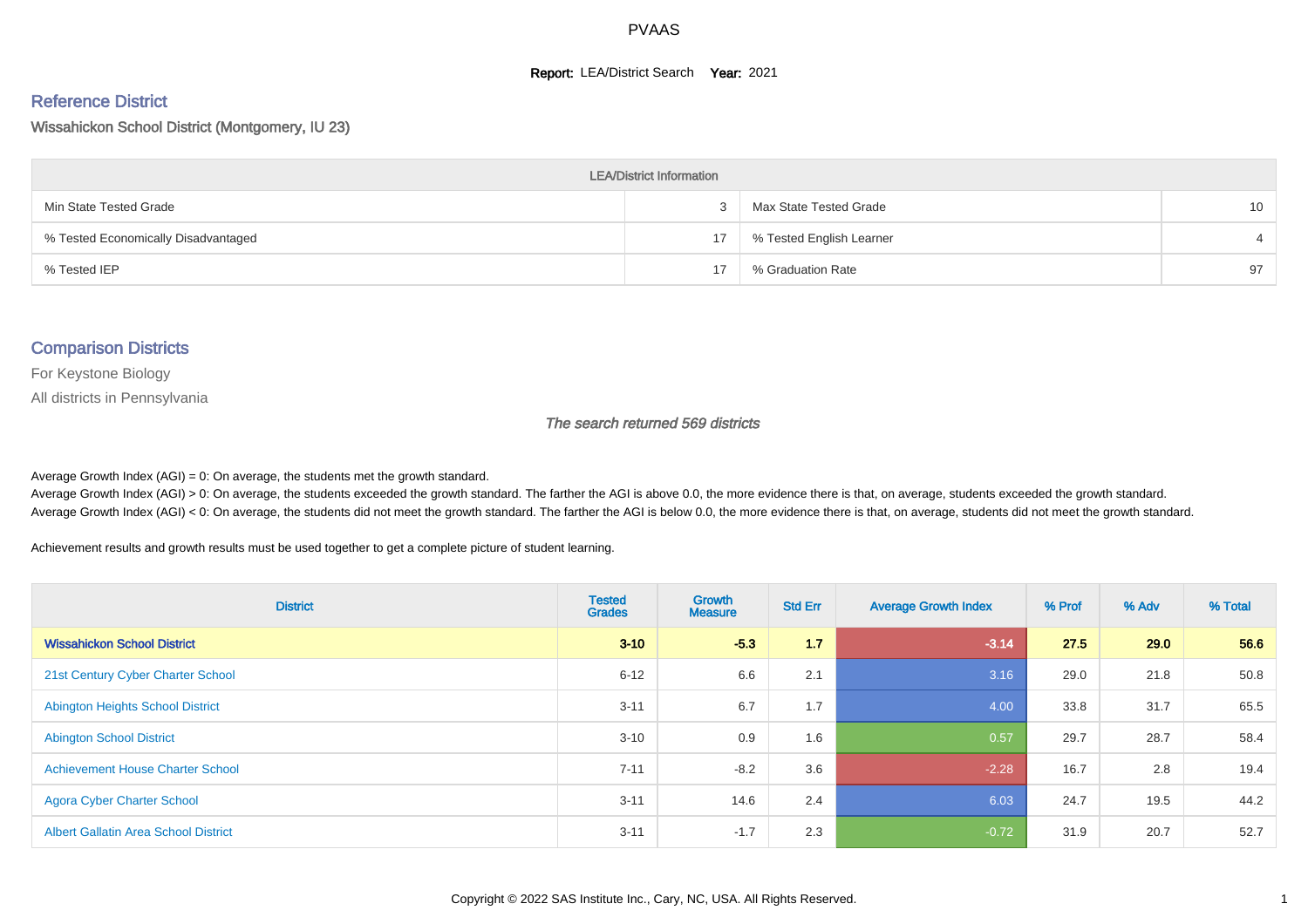| <b>District</b>                          | <b>Tested</b><br><b>Grades</b> | Growth<br><b>Measure</b> | <b>Std Err</b> | <b>Average Growth Index</b> | % Prof | % Adv   | % Total |
|------------------------------------------|--------------------------------|--------------------------|----------------|-----------------------------|--------|---------|---------|
| <b>Wissahickon School District</b>       | $3 - 10$                       | $-5.3$                   | 1.7            | $-3.14$                     | 27.5   | 29.0    | 56.6    |
| <b>Aliquippa School District</b>         | $3 - 11$                       | $-20.0$                  | 3.6            | $-5.54$                     | 1.7    | $0.0\,$ | $1.7$   |
| <b>Allegheny Valley School District</b>  | $3 - 11$                       | $-1.9$                   | 3.9            | $-0.48$                     | 31.8   | 11.4    | 43.2    |
| Allegheny-Clarion Valley School District | $3 - 10$                       | 12.3                     | 4.1            | 3.03                        | 33.3   | 19.0    | 52.4    |
| <b>Allentown City School District</b>    | $3 - 12$                       | $-16.9$                  | 1.4            | $-12.37$                    | 5.9    | 0.4     | 6.3     |
| <b>Altoona Area School District</b>      | $3 - 12$                       | 0.1                      | 1.5            | 0.07                        | 29.0   | 13.8    | 42.8    |
| Ambridge Area School District            | $3 - 12$                       | $-19.4$                  | 2.5            | $-7.64$                     | 23.2   | 5.6     | 28.9    |
| <b>Annville-Cleona School District</b>   | $3 - 12$                       | 1.1                      | 2.4            | 0.45                        | 34.8   | 13.6    | 48.5    |
| <b>Antietam School District</b>          | $3 - 10$                       | $-9.5$                   | 3.7            | $-2.57$                     | 20.9   | 1.5     | 22.4    |
| <b>Apollo-Ridge School District</b>      | $3 - 12$                       | 9.5                      | 3.0            | 3.23                        | 34.0   | 9.4     | 43.4    |
| <b>Armstrong School District</b>         | $3 - 11$                       | 9.8                      | 1.6            | 6.22                        | 32.8   | 24.6    | 57.4    |
| Aspira Bilingual Cyber Charter School    | $3 - 11$                       | 5.1                      | 5.8            | 0.87                        | 4.8    | 0.0     | 4.8     |
| <b>Athens Area School District</b>       | $3 - 11$                       | 2.6                      | 2.3            | 1.11                        | 34.9   | 12.3    | 47.3    |
| <b>Austin Area School District</b>       | $3 - 11$                       | 2.6                      | 6.0            | 0.43                        | 25.0   | 18.8    | 43.8    |
| <b>Avella Area School District</b>       | $3 - 12$                       | 1.6                      | 4.7            | 0.34                        | 34.8   | 7.2     | 42.0    |
| <b>Avon Grove Charter School</b>         | $3 - 11$                       | 9.8                      | 3.1            | 3.18                        | 32.4   | 26.0    | 58.4    |
| <b>Avon Grove School District</b>        | $3 - 10$                       | 7.6                      | 1.4            | 5.29                        | 33.7   | 33.2    | 67.0    |
| <b>Avonworth School District</b>         | $3 - 10$                       | $-6.2$                   | 2.3            | $-2.68$                     | 35.9   | 14.1    | 50.0    |
| <b>Bald Eagle Area School District</b>   | $3 - 11$                       | 7.6                      | 2.5            | 3.00                        | 31.6   | 15.6    | 47.3    |
| <b>Baldwin-Whitehall School District</b> | $3 - 11$                       | $-5.5$                   | 1.9            | $-2.93$                     | 32.0   | 14.7    | 46.7    |
| <b>Bangor Area School District</b>       | $3 - 12$                       | $-1.2$                   | 2.0            | $-0.60$                     | 25.8   | 12.7    | 38.5    |
| <b>Beaver Area School District</b>       | $3 - 10$                       | $-3.0$                   | 2.5            | $-1.16$                     | 25.8   | 27.8    | 53.6    |
| <b>Bedford Area School District</b>      | $3 - 11$                       | 6.4                      | 2.4            | 2.68                        | 31.0   | 20.6    | 51.6    |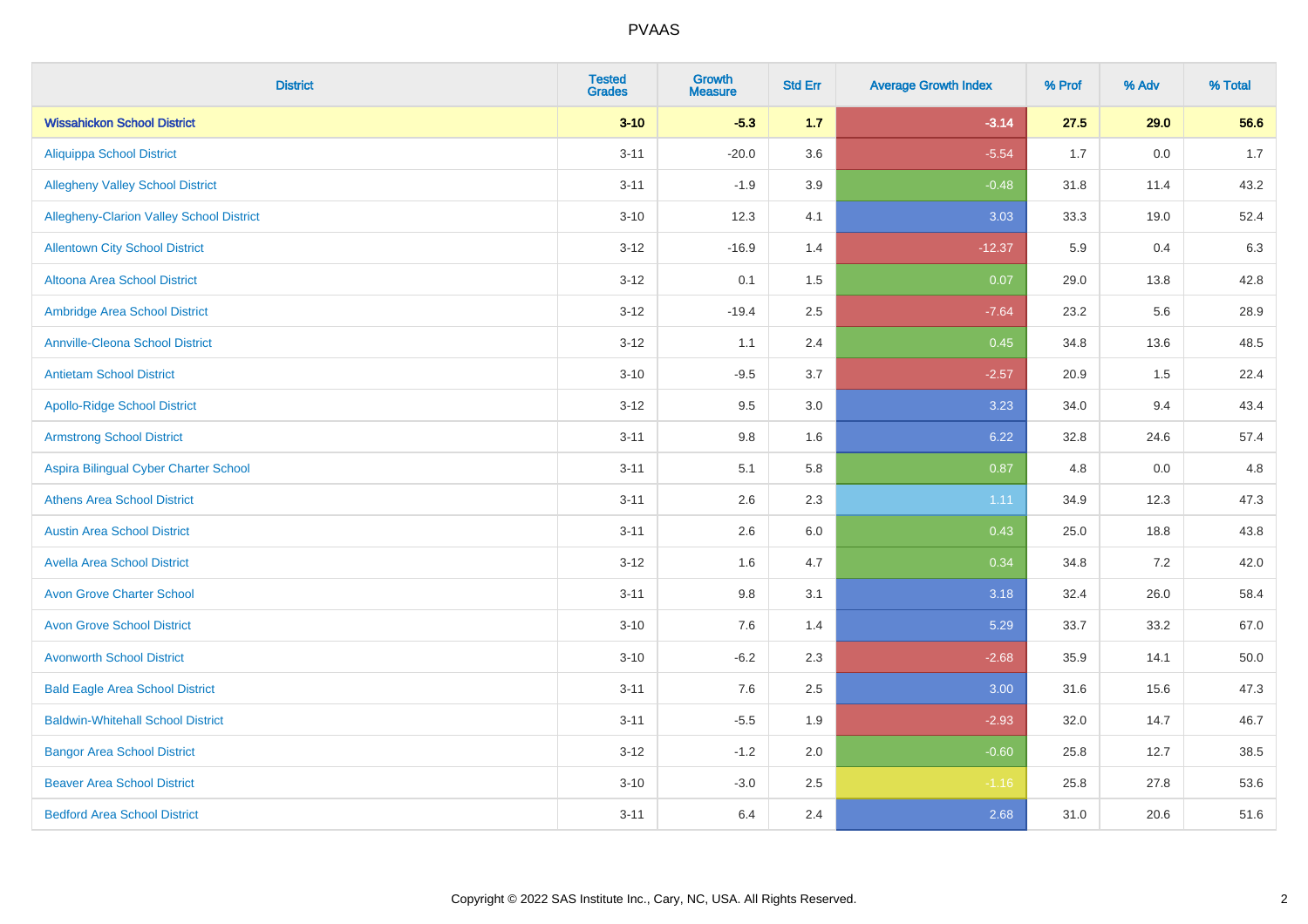| <b>District</b>                              | <b>Tested</b><br><b>Grades</b> | <b>Growth</b><br><b>Measure</b> | <b>Std Err</b> | <b>Average Growth Index</b> | % Prof | % Adv | % Total |
|----------------------------------------------|--------------------------------|---------------------------------|----------------|-----------------------------|--------|-------|---------|
| <b>Wissahickon School District</b>           | $3 - 10$                       | $-5.3$                          | 1.7            | $-3.14$                     | 27.5   | 29.0  | 56.6    |
| <b>Belle Vernon Area School District</b>     | $3 - 11$                       | 11.1                            | 2.3            | 4.88                        | 31.6   | 25.4  | 57.1    |
| <b>Bellefonte Area School District</b>       | $3 - 11$                       | 6.7                             | 2.0            | 3.34                        | 28.8   | 21.5  | 50.2    |
| <b>Bellwood-Antis School District</b>        | $3 - 10$                       | 3.5                             | 2.8            | 1.24                        | 40.9   | 19.4  | 60.2    |
| <b>Belmont Charter School</b>                | $3 - 10$                       | 2.2                             | 3.4            | 0.64                        | 5.3    | 1.8   | 7.0     |
| <b>Bensalem Township School District</b>     | $3 - 11$                       | $1.0\,$                         | 1.6            | 0.63                        | 24.3   | 10.7  | 34.9    |
| <b>Benton Area School District</b>           | $3 - 10$                       | 8.1                             | 4.0            | 2.01                        | 35.7   | 28.6  | 64.3    |
| <b>Bentworth School District</b>             | $3 - 11$                       | 7.0                             | 3.0            | 2.36                        | 26.6   | 17.0  | 43.6    |
| <b>Berlin Brothersvalley School District</b> | $3 - 11$                       | 19.6                            | 4.0            | 4.93                        | 28.3   | 41.3  | 69.6    |
| <b>Bermudian Springs School District</b>     | $3 - 11$                       | 2.5                             | 2.4            | 1.05                        | 31.8   | 23.5  | 55.3    |
| <b>Berwick Area School District</b>          | $3 - 11$                       | $-6.9$                          | 2.4            | $-2.84$                     | 22.3   | 11.5  | 33.8    |
| <b>Bethel Park School District</b>           | $3 - 11$                       | $-4.4$                          | 1.7            | $-2.62$                     | 40.1   | 27.3  | 67.4    |
| <b>Bethlehem Area School District</b>        | $3 - 11$                       | $-4.5$                          | 1.1            | $-3.91$                     | 20.4   | 11.3  | 31.7    |
| <b>Bethlehem-Center School District</b>      | $3 - 10$                       | 2.1                             | 3.5            | 0.59                        | 32.3   | 4.6   | 36.9    |
| <b>Big Beaver Falls Area School District</b> | $3 - 11$                       | $-17.9$                         | 2.8            | $-6.27$                     | 9.4    | 2.8   | 12.2    |
| <b>Big Spring School District</b>            | $3 - 11$                       | $-9.8$                          | 2.3            | $-4.32$                     | 23.6   | 12.9  | 36.5    |
| <b>Blackhawk School District</b>             | $3 - 11$                       | 2.0                             | 2.3            | 0.87                        | 34.6   | 20.7  | 55.3    |
| <b>Blacklick Valley School District</b>      | $3 - 11$                       | $-0.9$                          | 3.9            | $-0.23$                     | 7.7    | 7.7   | 15.4    |
| <b>Blairsville-Saltsburg School District</b> | $3 - 11$                       | $-7.5$                          | 2.8            | $-2.67$                     | 20.1   | 8.2   | 28.3    |
| <b>Bloomsburg Area School District</b>       | $3 - 10$                       | 4.3                             | 3.4            | 1.26                        | 36.5   | 20.6  | 57.1    |
| <b>Blue Mountain School District</b>         | $3 - 10$                       | 12.2                            | 2.1            | 5.81                        | 30.7   | 26.1  | 56.8    |
| <b>Blue Ridge School District</b>            | $3 - 11$                       | 8.3                             | 3.7            | 2.24                        | 29.6   | 9.3   | 38.9    |
| <b>Boyertown Area School District</b>        | $3 - 11$                       | $-2.9$                          | 1.4            | $-2.06$                     | 30.8   | 22.6  | 53.4    |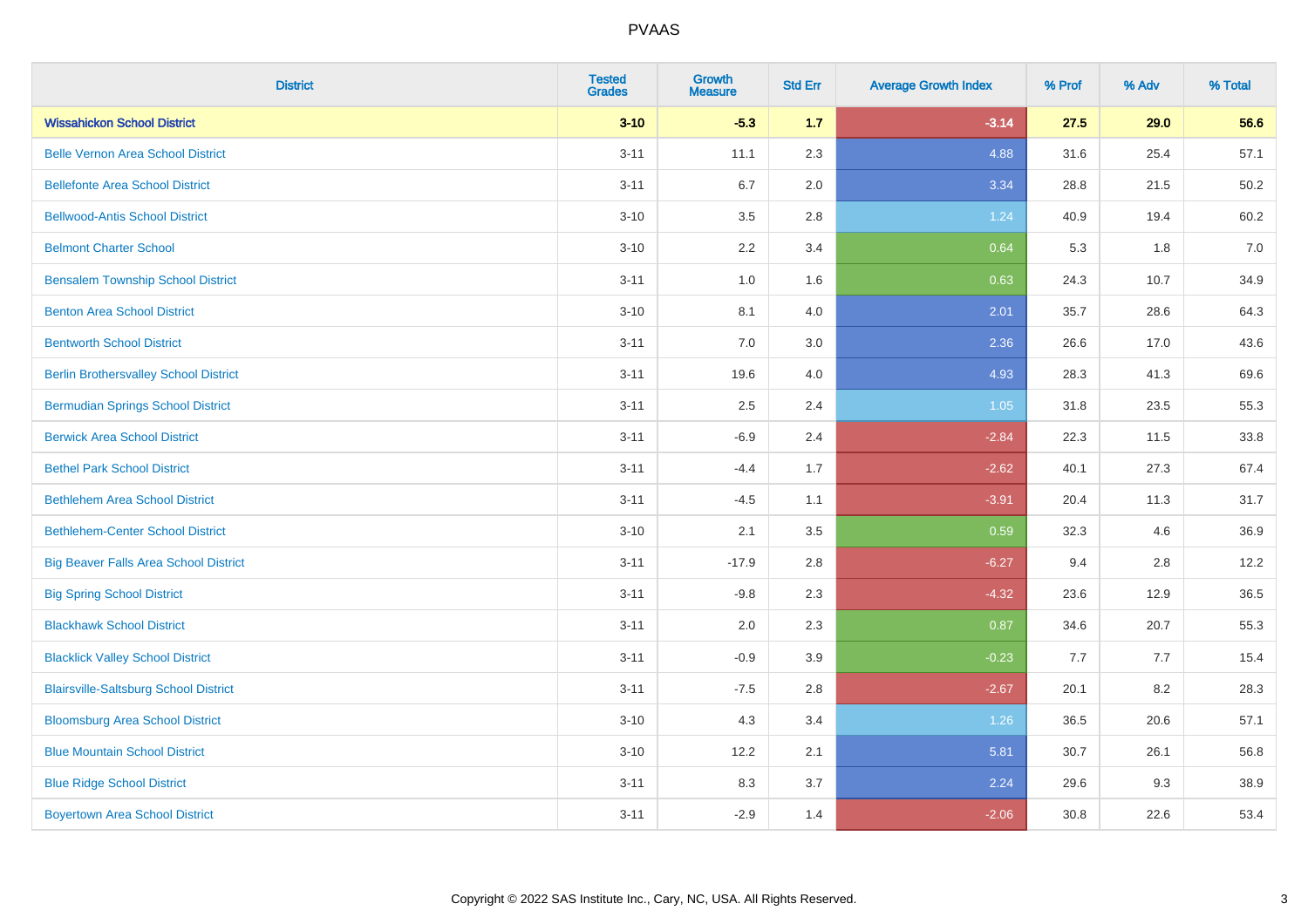| <b>District</b>                                 | <b>Tested</b><br><b>Grades</b> | <b>Growth</b><br><b>Measure</b> | <b>Std Err</b> | <b>Average Growth Index</b> | % Prof | % Adv   | % Total |
|-------------------------------------------------|--------------------------------|---------------------------------|----------------|-----------------------------|--------|---------|---------|
| <b>Wissahickon School District</b>              | $3 - 10$                       | $-5.3$                          | 1.7            | $-3.14$                     | 27.5   | 29.0    | 56.6    |
| Boys Latin Of Philadelphia Charter School       | $6 - 12$                       | $-8.0$                          | 2.7            | $-3.02$                     | 1.4    | $0.0\,$ | 1.4     |
| <b>Bradford Area School District</b>            | $3 - 12$                       | $-1.8$                          | 2.3            | $-0.79$                     | 31.2   | 16.7    | 47.9    |
| <b>Brandywine Heights Area School District</b>  | $3 - 11$                       | 5.8                             | 2.6            | 2.27                        | 27.7   | 28.6    | 56.2    |
| <b>Brentwood Borough School District</b>        | $3 - 11$                       | 1.3                             | 3.0            | 0.44                        | 20.2   | 16.0    | 36.2    |
| <b>Bristol Borough School District</b>          | $3 - 12$                       | $-5.9$                          | 2.9            | $-2.00$                     | 27.8   | 3.3     | 31.1    |
| <b>Bristol Township School District</b>         | $3 - 11$                       | $-7.4$                          | 1.4            | $-5.32$                     | 13.8   | 4.6     | 18.4    |
| <b>Brockway Area School District</b>            | $3 - 11$                       | $-0.4$                          | 3.5            | $-0.11$                     | 41.2   | 13.8    | 55.0    |
| <b>Brookville Area School District</b>          | $3 - 11$                       | 6.8                             | 3.1            | 2.19                        | 46.1   | 14.6    | 60.7    |
| <b>Brownsville Area School District</b>         | $3 - 12$                       | 3.9                             | 3.8            | 1.04                        | 22.0   | 8.5     | 30.5    |
| <b>Bucks County Technical High School</b>       | $9 - 10$                       | $-2.9$                          | 2.2            | $-1.29$                     | 27.7   | 10.4    | 38.2    |
| <b>Burgettstown Area School District</b>        | $3 - 11$                       | $-11.2$                         | 3.2            | $-3.46$                     | 16.0   | 2.7     | 18.7    |
| <b>Burrell School District</b>                  | $3 - 11$                       | $-1.5$                          | 3.3            | $-0.44$                     | 27.8   | 17.7    | 45.6    |
| <b>Butler Area School District</b>              | $3 - 11$                       | $-14.1$                         | $1.5\,$        | $-9.60$                     | 26.4   | 11.1    | 37.5    |
| California Area School District                 | $3 - 10$                       | $-13.7$                         | 4.5            | $-3.06$                     | 41.7   | 16.7    | 58.3    |
| <b>Cambria Heights School District</b>          | $3 - 10$                       | $-6.2$                          | 2.9            | $-2.11$                     | 25.0   | 13.0    | 38.0    |
| <b>Cameron County School District</b>           | $3 - 12$                       | $-5.0$                          | 4.4            | $-1.12$                     | 34.9   | 4.8     | 39.7    |
| <b>Camp Hill School District</b>                | $3 - 12$                       | 20.7                            | 2.9            | 7.00                        | 32.3   | 41.4    | 73.7    |
| <b>Canon-Mcmillan School District</b>           | $3 - 11$                       | $-5.0$                          | $1.5\,$        | $-3.25$                     | 30.8   | 28.5    | 59.3    |
| <b>Canton Area School District</b>              | $3 - 11$                       | 8.4                             | 2.9            | 2.92                        | 13.8   | 23.0    | 36.8    |
| Capital Area School for the Arts Charter School | $9 - 11$                       | 14.2                            | 4.5            | 3.13                        | 27.5   | 30.0    | 57.5    |
| <b>Carbon Career &amp; Technical Institute</b>  | $9 - 11$                       | $-9.3$                          | 3.2            | $-2.92$                     | 19.6   | 2.2     | 21.7    |
| <b>Carbondale Area School District</b>          | $3 - 10$                       | $-2.8$                          | 3.2            | $-0.87$                     | 27.5   | 2.9     | 30.4    |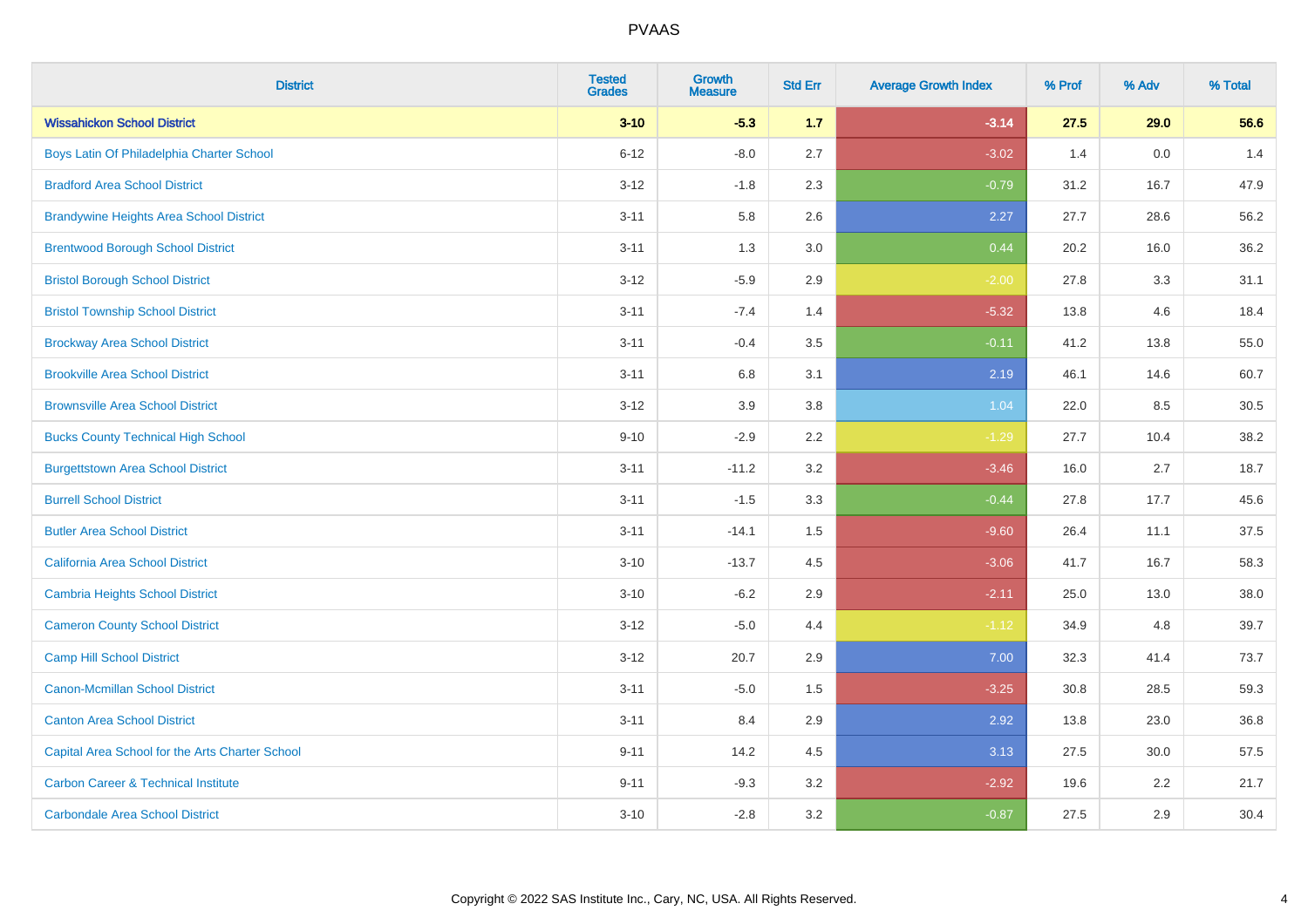| <b>District</b>                                         | <b>Tested</b><br><b>Grades</b> | <b>Growth</b><br><b>Measure</b> | <b>Std Err</b> | <b>Average Growth Index</b> | % Prof | % Adv   | % Total |
|---------------------------------------------------------|--------------------------------|---------------------------------|----------------|-----------------------------|--------|---------|---------|
| <b>Wissahickon School District</b>                      | $3 - 10$                       | $-5.3$                          | $1.7$          | $-3.14$                     | 27.5   | 29.0    | 56.6    |
| <b>Carlisle Area School District</b>                    | $3 - 11$                       | $-5.2$                          | 1.7            | $-2.99$                     | 28.0   | 19.3    | 47.3    |
| <b>Carlynton School District</b>                        | $3 - 11$                       | $-2.0$                          | 3.2            | $-0.62$                     | 27.9   | $5.2\,$ | 33.1    |
| <b>Carmichaels Area School District</b>                 | $3 - 10$                       | $-7.0$                          | 3.1            | $-2.30$                     | 17.8   | 9.6     | 27.4    |
| Catasauqua Area School District                         | $3-12$                         | $-7.3$                          | 2.8            | $-2.58$                     | 27.1   | 11.2    | 38.3    |
| <b>Centennial School District</b>                       | $3 - 10$                       | 1.5                             | 1.5            | 0.98                        | 23.6   | 12.4    | 36.0    |
| Center For Student Learning Charter School At Pennsbury | $6 - 12$                       | $-3.3$                          | 6.0            | $-0.55$                     | 23.1   | 0.0     | 23.1    |
| <b>Central Bucks School District</b>                    | $3 - 11$                       | 15.5                            | 0.9            | 17.94                       | 34.8   | 41.4    | 76.2    |
| <b>Central Cambria School District</b>                  | $3 - 11$                       | $-12.7$                         | 2.3            | $-5.61$                     | 19.4   | 7.4     | 26.9    |
| <b>Central Columbia School District</b>                 | $3 - 12$                       | 0.3                             | 2.3            | 0.12                        | 25.4   | 37.6    | 63.0    |
| <b>Central Dauphin School District</b>                  | $3 - 11$                       | $-5.2$                          | 1.2            | $-4.24$                     | 29.3   | 8.7     | 38.0    |
| <b>Central Fulton School District</b>                   | $3 - 11$                       | $-13.3$                         | 3.2            | $-4.20$                     | 18.1   | 9.7     | 27.8    |
| <b>Central Greene School District</b>                   | $3 - 11$                       | $-0.4$                          | 2.5            | $-0.15$                     | 27.8   | 14.8    | 42.6    |
| <b>Central Valley School District</b>                   | $3 - 10$                       | 4.7                             | 2.6            | 1.83                        | 37.8   | 18.5    | 56.3    |
| <b>Central York School District</b>                     | $3 - 12$                       | 12.9                            | 1.5            | 8.64                        | 31.4   | 24.1    | 55.5    |
| <b>Chambersburg Area School District</b>                | $3 - 11$                       | $-5.6$                          | 1.3            | $-4.42$                     | 24.2   | 15.2    | 39.4    |
| <b>Charleroi School District</b>                        | $3 - 11$                       | $-4.3$                          | 2.7            | $-1.55$                     | 22.2   | 15.9    | 38.1    |
| <b>Chartiers Valley School District</b>                 | $3 - 11$                       | $-9.1$                          | 2.1            | $-4.23$                     | 20.7   | 17.4    | 38.0    |
| <b>Chartiers-Houston School District</b>                | $3 - 10$                       | $-16.5$                         | 3.5            | $-4.79$                     | 26.3   | 6.6     | 32.9    |
| <b>Cheltenham School District</b>                       | $3 - 11$                       | $-17.6$                         | 2.0            | $-8.74$                     | 24.4   | 8.3     | 32.6    |
| <b>Chester Charter Scholars Academy Charter School</b>  | $3 - 12$                       | $-6.2$                          | 3.3            | $-1.88$                     | 2.2    | 0.0     | 2.2     |
| <b>Chester-Upland School District</b>                   | $3 - 11$                       | $-3.6$                          | 2.6            | $-1.38$                     | 1.6    | 0.0     | 1.6     |
| <b>Chestnut Ridge School District</b>                   | $3 - 12$                       | 4.0                             | 2.9            | 1.38                        | 33.2   | 11.0    | 44.2    |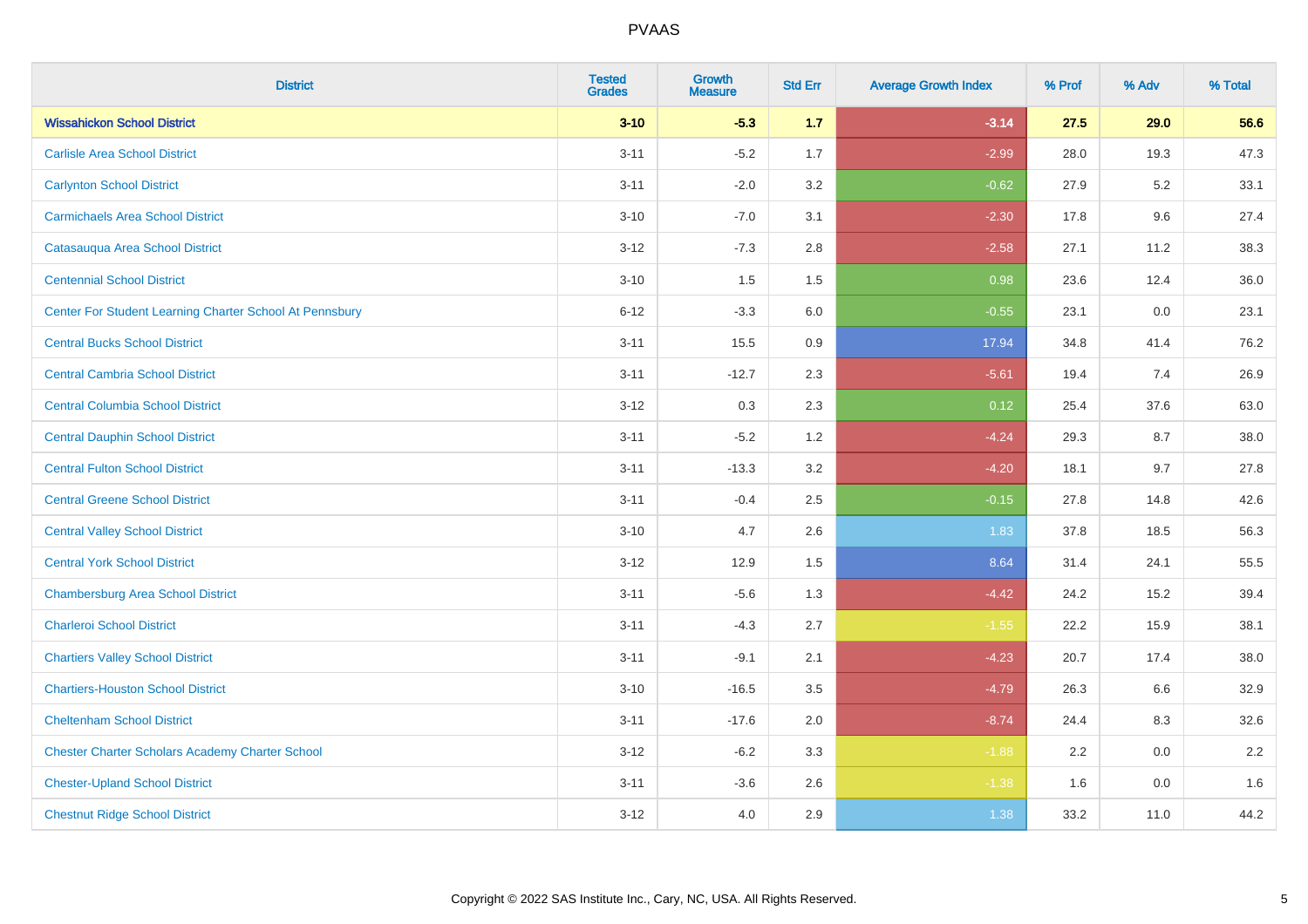| <b>District</b>                                    | <b>Tested</b><br><b>Grades</b> | <b>Growth</b><br><b>Measure</b> | <b>Std Err</b> | <b>Average Growth Index</b> | % Prof  | % Adv | % Total |
|----------------------------------------------------|--------------------------------|---------------------------------|----------------|-----------------------------|---------|-------|---------|
| <b>Wissahickon School District</b>                 | $3 - 10$                       | $-5.3$                          | 1.7            | $-3.14$                     | 27.5    | 29.0  | 56.6    |
| <b>Chichester School District</b>                  | $3 - 11$                       | $-1.8$                          | 4.2            | $-0.44$                     | 40.0    | 14.0  | 54.0    |
| <b>City CHS</b>                                    | $10 - 11$                      | $-5.6$                          | 2.4            | $-2.34$                     | 15.9    | 1.5   | 17.4    |
| <b>Clairton City School District</b>               | $3 - 11$                       | $-1.6$                          | 5.0            | $-0.32$                     | $3.8\,$ | 0.5   | 4.4     |
| <b>Clarion Area School District</b>                | $3 - 11$                       | 3.2                             | 3.7            | 0.88                        | 31.7    | 13.3  | 45.0    |
| <b>Clarion-Limestone Area School District</b>      | $3 - 12$                       | $-10.0$                         | 3.6            | $-2.76$                     | 28.3    | 20.0  | 48.3    |
| <b>Claysburg-Kimmel School District</b>            | $3 - 11$                       | $-1.2$                          | 5.2            | $-0.22$                     | 5.0     | 0.0   | 5.0     |
| <b>Clearfield Area School District</b>             | $3 - 10$                       | $-1.3$                          | 3.7            | $-0.34$                     | 43.9    | 24.6  | 68.4    |
| <b>Coatesville Area School District</b>            | $3 - 11$                       | $-9.5$                          | 1.6            | $-5.81$                     | 12.8    | 3.3   | 16.2    |
| <b>Cocalico School District</b>                    | $3 - 11$                       | 12.3                            | 1.9            | 6.48                        | 28.2    | 32.3  | 60.5    |
| <b>Collegium Charter School</b>                    | $3 - 10$                       | 21.2                            | 2.6            | 8.18                        | 25.4    | 16.4  | 41.8    |
| <b>Colonial School District</b>                    | $3 - 11$                       | 22.1                            | 1.6            | 13.55                       | 27.2    | 43.5  | 70.6    |
| <b>Columbia Borough School District</b>            | $3 - 12$                       | $-1.1$                          | 3.6            | $-0.31$                     | 17.2    | 1.7   | 19.0    |
| <b>Columbia-Montour AVTS</b>                       | $9 - 10$                       | $-7.1$                          | 2.8            | $-2.52$                     | 19.5    | 3.2   | 22.7    |
| <b>Commodore Perry School District</b>             | $3 - 11$                       | $-10.4$                         | 4.5            | $-2.30$                     | 29.4    | 5.9   | 35.3    |
| <b>Commonwealth Charter Academy Charter School</b> | $3 - 10$                       | 4.2                             | 1.6            | 2.68                        | 27.0    | 15.6  | 42.5    |
| Community Academy Of Philadelphia Charter School   | $3 - 11$                       | 0.1                             | 2.6            | 0.06                        | 9.7     | 2.6   | 12.4    |
| <b>Conemaugh Township Area School District</b>     | $3 - 12$                       | 4.8                             | 3.5            | 1.39                        | 30.9    | 27.8  | 58.8    |
| <b>Conemaugh Valley School District</b>            | $3 - 12$                       | $-6.3$                          | 4.1            | $-1.54$                     | 23.7    | 5.1   | 28.8    |
| <b>Conestoga Valley School District</b>            | $3 - 11$                       | 2.4                             | 1.7            | 1.43                        | 35.0    | 23.5  | 58.5    |
| <b>Conewago Valley School District</b>             | $3 - 12$                       | 7.6                             | 1.7            | 4.46                        | 41.3    | 19.4  | 60.6    |
| <b>Conneaut School District</b>                    | $3 - 12$                       | $-2.3$                          | 2.6            | $-0.91$                     | 27.4    | 9.7   | 37.1    |
| <b>Connellsville Area School District</b>          | $3 - 11$                       | $-5.3$                          | 2.0            | $-2.67$                     | 24.2    | 5.0   | 29.1    |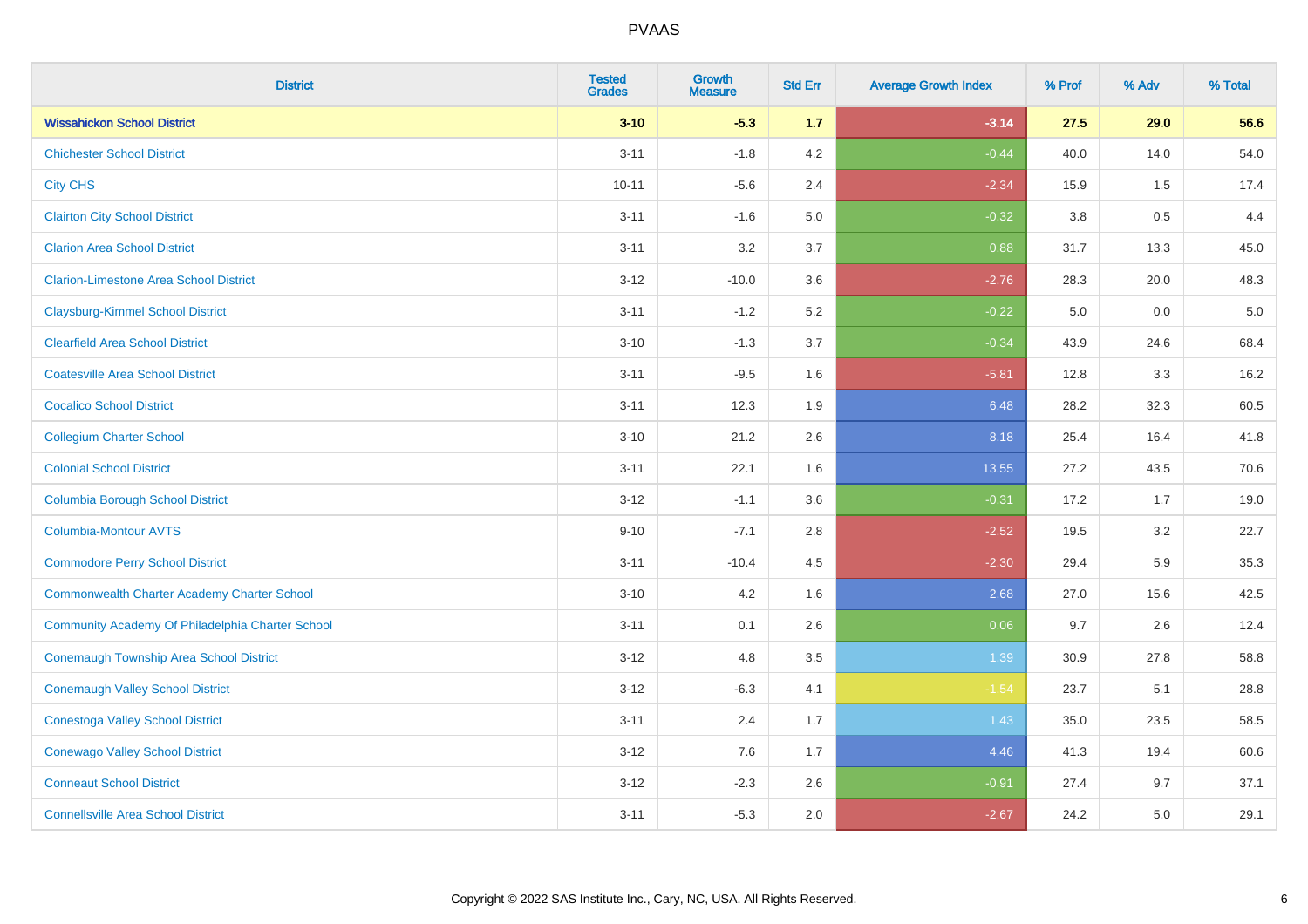| <b>District</b>                           | <b>Tested</b><br><b>Grades</b> | Growth<br><b>Measure</b> | <b>Std Err</b> | <b>Average Growth Index</b> | % Prof | % Adv | % Total |
|-------------------------------------------|--------------------------------|--------------------------|----------------|-----------------------------|--------|-------|---------|
| <b>Wissahickon School District</b>        | $3 - 10$                       | $-5.3$                   | 1.7            | $-3.14$                     | 27.5   | 29.0  | 56.6    |
| <b>Conrad Weiser Area School District</b> | $3 - 11$                       | 7.1                      | 2.1            | 3.34                        | 28.2   | 14.4  | 42.6    |
| <b>Cornell School District</b>            | $3 - 11$                       | $-5.5$                   | 4.6            | $-1.20$                     | 11.3   | 3.2   | 14.5    |
| <b>Cornwall-Lebanon School District</b>   | $3 - 11$                       | $8.2\,$                  | 1.6            | 5.24                        | 28.0   | 20.5  | 48.6    |
| <b>Corry Area School District</b>         | $3 - 11$                       | $-6.8$                   | 2.3            | $-3.01$                     | 24.0   | 8.8   | 32.8    |
| <b>Coudersport Area School District</b>   | $3 - 11$                       | 14.8                     | 3.4            | 4.33                        | 34.7   | 28.0  | 62.7    |
| <b>Council Rock School District</b>       | $3 - 11$                       | 13.5                     | 1.1            | 12.27                       | 32.0   | 35.4  | 67.4    |
| <b>Cranberry Area School District</b>     | $3 - 12$                       | $-0.9$                   | 3.1            | $-0.29$                     | 25.5   | 9.7   | 35.2    |
| <b>Crawford Central School District</b>   | $3 - 11$                       | 5.7                      | 2.1            | 2.71                        | 26.4   | 15.8  | 42.1    |
| <b>Crestwood School District</b>          | $3 - 11$                       | $-3.4$                   | $2.2\,$        | $-1.52$                     | 33.1   | 21.7  | 54.9    |
| <b>Cumberland Valley School District</b>  | $3 - 12$                       | 18.6                     | 1.2            | 15.79                       | 31.3   | 39.2  | 70.5    |
| <b>Dallas School District</b>             | $3 - 11$                       | 8.1                      | 2.1            | 3.87                        | 32.4   | 22.4  | 54.8    |
| <b>Dallastown Area School District</b>    | $3 - 11$                       | 19.9                     | 1.4            | 14.14                       | 36.8   | 34.2  | 71.0    |
| Daniel Boone Area School District         | $3 - 12$                       | 0.9                      | 1.9            | 0.46                        | 28.9   | 22.0  | 51.0    |
| <b>Danville Area School District</b>      | $3 - 11$                       | 18.4                     | 2.6            | 7.19                        | 32.0   | 46.1  | 78.1    |
| <b>Dauphin County Technical School</b>    | $9 - 11$                       | $-3.9$                   | 2.3            | $-1.67$                     | 18.3   | 11.1  | 29.3    |
| <b>Deer Lakes School District</b>         | $3 - 11$                       | $-10.0$                  | 2.5            | $-4.02$                     | 27.7   | 9.9   | 37.6    |
| <b>Delaware Valley School District</b>    | $3 - 11$                       | 15.7                     | 1.6            | 9.62                        | 36.7   | 32.1  | 68.8    |
| <b>Derry Area School District</b>         | $3 - 11$                       | $-11.8$                  | 2.6            | $-4.53$                     | 34.8   | 6.1   | 40.9    |
| <b>Derry Township School District</b>     | $3 - 10$                       | 20.1                     | 2.0            | 10.20                       | 32.8   | 46.9  | 79.7    |
| <b>Donegal School District</b>            | $3 - 12$                       | 5.9                      | 2.2            | 2.72                        | 34.1   | 23.1  | 57.2    |
| <b>Dover Area School District</b>         | $3 - 12$                       | 7.1                      | 1.9            | 3.78                        | 33.0   | 18.7  | 51.7    |
| Downingtown Area School District          | $3 - 11$                       | 4.4                      | 1.1            | 4.06                        | 30.1   | 32.0  | 62.2    |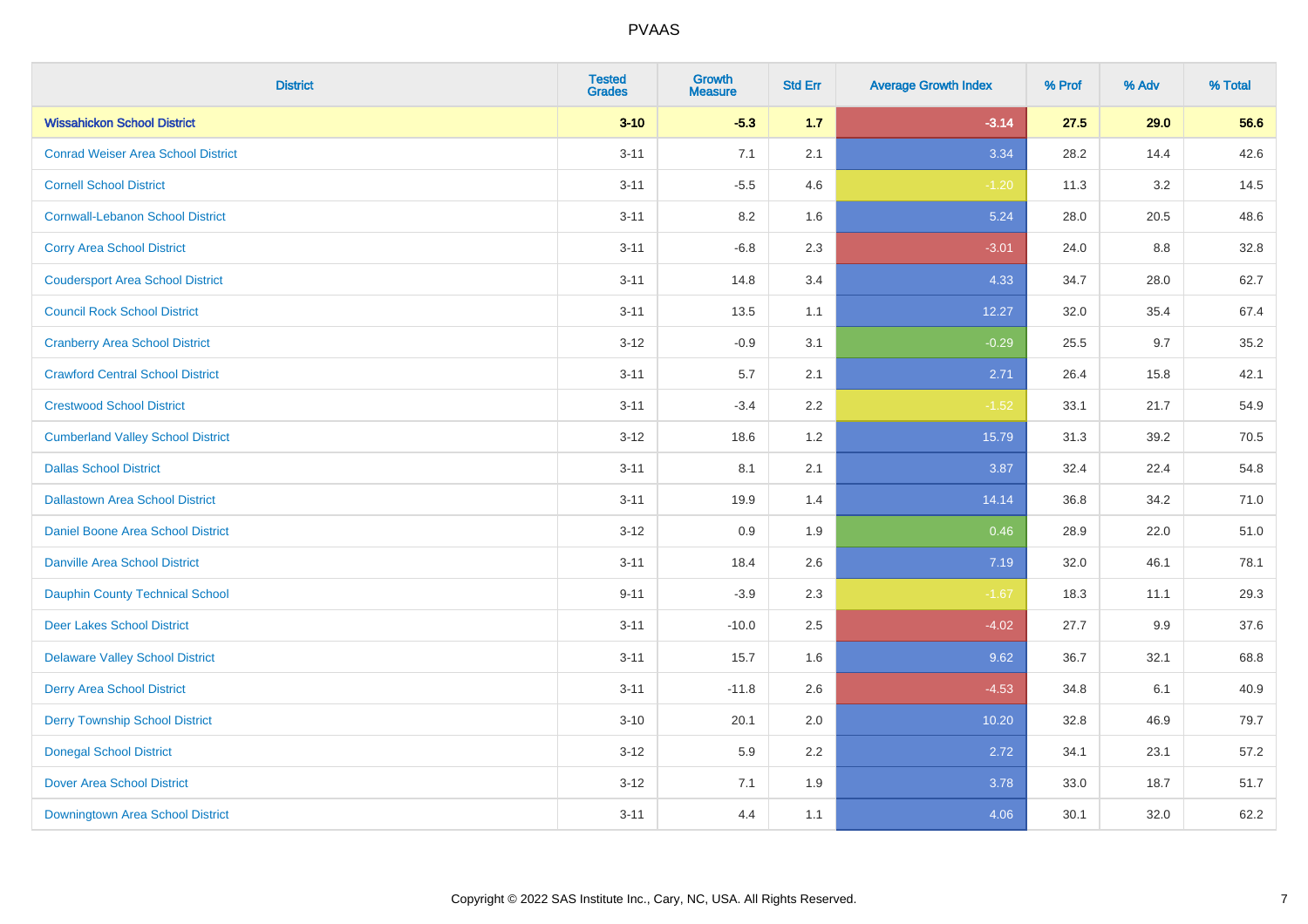| <b>District</b>                                   | <b>Tested</b><br><b>Grades</b> | <b>Growth</b><br><b>Measure</b> | <b>Std Err</b> | <b>Average Growth Index</b> | % Prof | % Adv | % Total |
|---------------------------------------------------|--------------------------------|---------------------------------|----------------|-----------------------------|--------|-------|---------|
| <b>Wissahickon School District</b>                | $3 - 10$                       | $-5.3$                          | 1.7            | $-3.14$                     | 27.5   | 29.0  | 56.6    |
| Dr Robert Ketterer Charter School Inc             | $6 - 12$                       | 7.1                             | 4.3            | 1.66                        | 7.3    | 1.7   | 9.0     |
| <b>Dubois Area School District</b>                | $3 - 11$                       | $-2.8$                          | 2.0            | $-1.37$                     | 35.5   | 19.0  | 54.6    |
| <b>Dunmore School District</b>                    | $3 - 11$                       | $-12.2$                         | 2.7            | $-4.51$                     | 15.0   | 5.3   | 20.4    |
| <b>East Allegheny School District</b>             | $3 - 11$                       | $-6.4$                          | 3.0            | $-2.11$                     | 21.0   | 7.4   | 28.4    |
| <b>East Lycoming School District</b>              | $3 - 11$                       | $-10.9$                         | 2.1            | $-5.08$                     | 22.5   | 8.2   | 30.8    |
| <b>East Penn School District</b>                  | $3 - 11$                       | 8.9                             | 1.2            | 7.61                        | 32.8   | 26.4  | 59.2    |
| East Pennsboro Area School District               | $3 - 11$                       | 4.8                             | 2.1            | 2.26                        | 36.8   | 16.9  | 53.7    |
| East Stroudsburg Area School District             | $3 - 11$                       | $-4.9$                          | 1.4            | $-3.38$                     | 22.7   | 12.5  | 35.2    |
| <b>Eastern Lancaster County School District</b>   | $3 - 12$                       | 2.9                             | 3.2            | 0.91                        | 35.2   | 36.4  | 71.6    |
| <b>Eastern Lebanon County School District</b>     | $3 - 11$                       | 4.0                             | 2.1            | 1.89                        | 23.5   | 11.5  | 35.0    |
| <b>Eastern York School District</b>               | $3 - 11$                       | $-6.2$                          | 2.3            | $-2.70$                     | 27.8   | 18.5  | 46.4    |
| <b>Easton Area School District</b>                | $3 - 12$                       | 6.3                             | 1.3            | 4.91                        | 24.1   | 13.0  | 37.1    |
| <b>Elizabeth Forward School District</b>          | $3 - 11$                       | $-5.5$                          | 2.5            | $-2.25$                     | 32.2   | 12.8  | 45.0    |
| <b>Elizabethtown Area School District</b>         | $3 - 12$                       | 7.1                             | 1.7            | 4.19                        | 36.4   | 27.6  | 64.0    |
| <b>Elk Lake School District</b>                   | $3 - 11$                       | $-6.1$                          | 2.9            | $-2.12$                     | 26.3   | 11.6  | 37.9    |
| <b>Ellwood City Area School District</b>          | $3 - 11$                       | $-12.5$                         | 3.1            | $-4.00$                     | 26.7   | 8.7   | 35.4    |
| <b>Environmental Charter School At Frick Park</b> | $3-9$                          | $-6.2$                          | 3.7            | $-1.67$                     | 25.9   | 3.4   | 29.3    |
| <b>Ephrata Area School District</b>               | $3 - 11$                       | $6.8\,$                         | 1.7            | 4.08                        | 31.6   | 17.1  | 48.8    |
| <b>Erie City School District</b>                  | $3 - 12$                       | $-4.5$                          | 1.4            | $-3.09$                     | 13.4   | 6.7   | 20.1    |
| Esperanza Academy Charter School                  | $4 - 11$                       | 2.1                             | 2.1            | 1.01                        | 14.2   | 3.6   | 17.8    |
| <b>Esperanza Cyber Charter School</b>             | $3 - 11$                       | 7.1                             | 6.1            | 1.15                        | 8.8    | 2.9   | 11.8    |
| <b>Everett Area School District</b>               | $3 - 11$                       | $-1.1$                          | 3.1            | $-0.34$                     | 34.2   | 13.2  | 47.4    |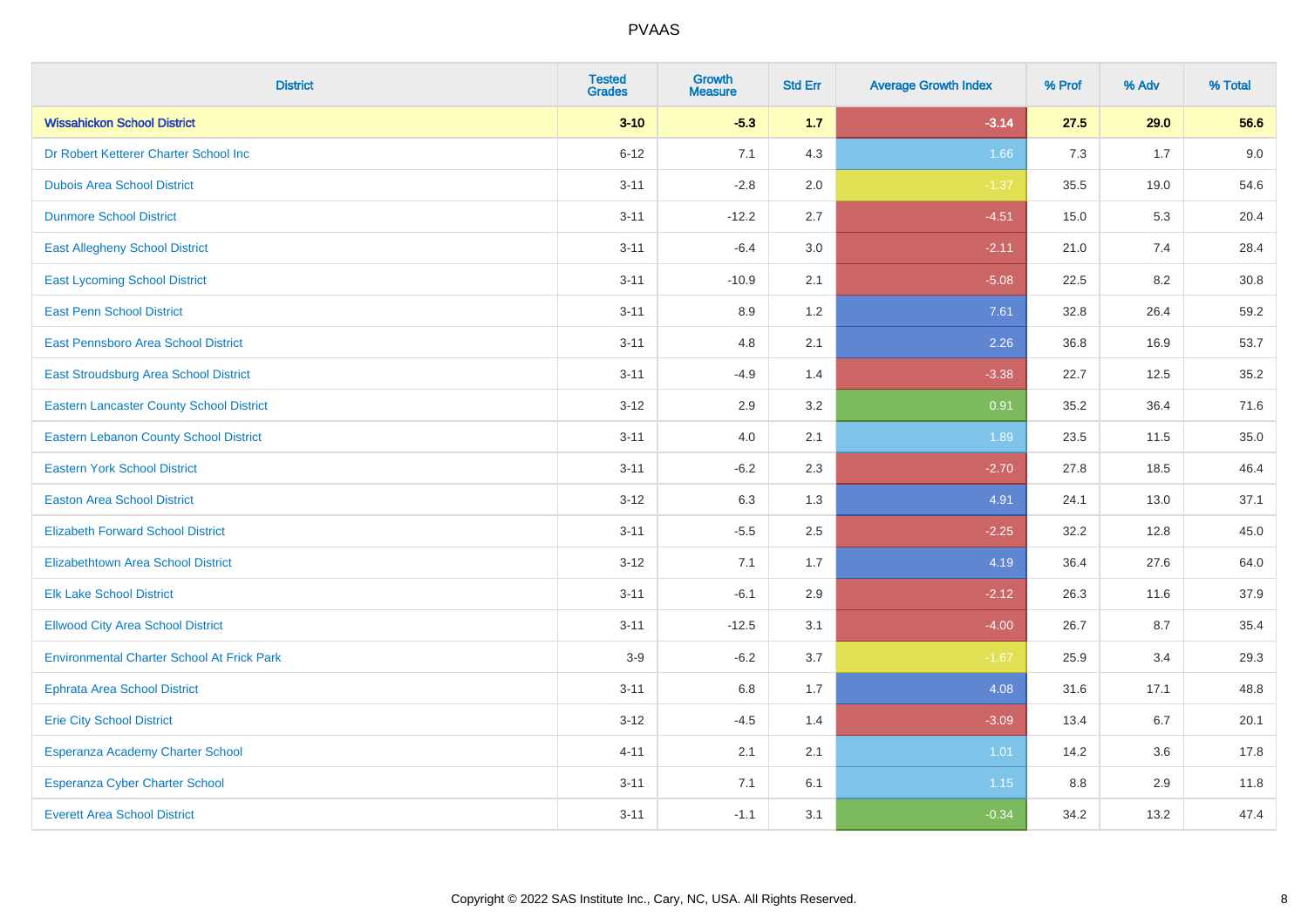| <b>District</b>                                   | <b>Tested</b><br><b>Grades</b> | <b>Growth</b><br><b>Measure</b> | <b>Std Err</b> | <b>Average Growth Index</b> | % Prof | % Adv | % Total |
|---------------------------------------------------|--------------------------------|---------------------------------|----------------|-----------------------------|--------|-------|---------|
| <b>Wissahickon School District</b>                | $3 - 10$                       | $-5.3$                          | 1.7            | $-3.14$                     | 27.5   | 29.0  | 56.6    |
| <b>Evergreen Community Charter School</b>         | $6 - 11$                       | $-1.1$                          | 4.7            | $-0.23$                     | 34.6   | 26.9  | 61.5    |
| <b>Executive Education Academy Charter School</b> | $3 - 10$                       | $-14.6$                         | 3.0            | $-4.81$                     | 8.5    | 1.2   | 9.8     |
| <b>Exeter Township School District</b>            | $3 - 11$                       | $-1.0$                          | 1.7            | $-0.58$                     | 27.2   | 15.6  | 42.8    |
| <b>Fairfield Area School District</b>             | $3 - 11$                       | $-0.5$                          | 3.6            | $-0.13$                     | 43.9   | 6.1   | 50.0    |
| <b>Fairview School District</b>                   | $3 - 11$                       | 8.3                             | 2.4            | 3.43                        | 41.9   | 34.9  | 76.7    |
| <b>Fannett-Metal School District</b>              | $3 - 11$                       | $-22.3$                         | 4.8            | $-4.65$                     | 16.4   | 6.6   | 23.0    |
| <b>Farrell Area School District</b>               | $3 - 11$                       | $-1.9$                          | 4.2            | $-0.44$                     | 9.3    | 11.6  | 20.9    |
| <b>Ferndale Area School District</b>              | $3 - 10$                       | $-1.1$                          | 4.1            | $-0.27$                     | 21.0   | 7.9   | 29.0    |
| <b>Fleetwood Area School District</b>             | $3 - 10$                       | 10.4                            | 2.0            | 5.19                        | 31.7   | 25.8  | 57.5    |
| <b>Forbes Road School District</b>                | $3 - 11$                       | $-11.5$                         | 4.7            | $-2.43$                     | 23.1   | 10.3  | 33.3    |
| <b>Forest Area School District</b>                | $3 - 11$                       | $-1.8$                          | 4.7            | $-0.37$                     | 18.9   | 15.1  | 34.0    |
| <b>Forest City Regional School District</b>       | $3 - 12$                       | $-1.2$                          | 3.6            | $-0.33$                     | 26.5   | 8.2   | 34.7    |
| <b>Forest Hills School District</b>               | $3 - 11$                       | 1.8                             | 2.5            | 0.71                        | 28.8   | 10.3  | 39.1    |
| <b>Fort Cherry School District</b>                | $3 - 10$                       | $-0.7$                          | 3.1            | $-0.21$                     | 30.6   | 14.1  | 44.7    |
| <b>Fort Leboeuf School District</b>               | $3 - 11$                       | 3.5                             | 2.2            | 1.58                        | 32.0   | 16.8  | 48.8    |
| Fox Chapel Area School District                   | $3 - 11$                       | 17.6                            | 1.9            | 9.47                        | 22.9   | 52.0  | 74.9    |
| <b>Franklin Area School District</b>              | $3 - 11$                       | $-3.7$                          | 2.6            | $-1.43$                     | 30.5   | 5.9   | 36.4    |
| <b>Franklin Regional School District</b>          | $3 - 11$                       | 11.3                            | 1.8            | 6.13                        | 30.0   | 35.0  | 65.0    |
| <b>Frazier School District</b>                    | $3 - 11$                       | $-18.9$                         | 3.4            | $-5.49$                     | 18.3   | 1.4   | 19.7    |
| <b>Freedom Area School District</b>               | $3 - 11$                       | $-6.3$                          | 3.1            | $-2.04$                     | 22.9   | 8.4   | 31.3    |
| <b>Freeport Area School District</b>              | $3 - 10$                       | $-0.2$                          | 2.1            | $-0.10$                     | 37.4   | 29.8  | 67.2    |
| <b>Galeton Area School District</b>               | $3 - 11$                       | 5.4                             | 5.4            | 1.01                        | 33.3   | 22.2  | 55.6    |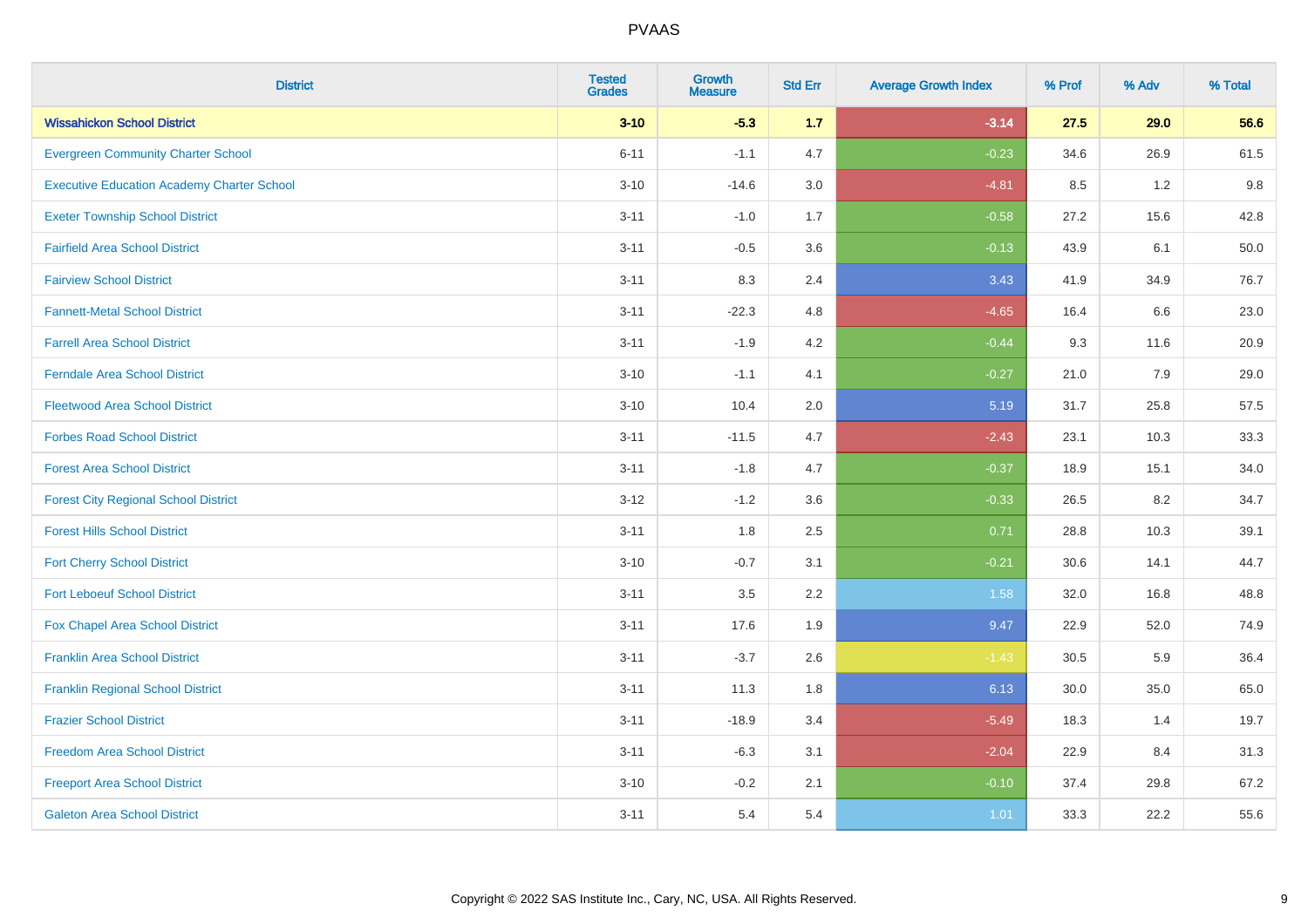| <b>District</b>                               | <b>Tested</b><br><b>Grades</b> | Growth<br><b>Measure</b> | <b>Std Err</b> | <b>Average Growth Index</b> | % Prof | % Adv   | % Total |
|-----------------------------------------------|--------------------------------|--------------------------|----------------|-----------------------------|--------|---------|---------|
| <b>Wissahickon School District</b>            | $3 - 10$                       | $-5.3$                   | 1.7            | $-3.14$                     | 27.5   | 29.0    | 56.6    |
| <b>Garnet Valley School District</b>          | $3 - 10$                       | 0.2                      | 1.7            | 0.13                        | 34.9   | 26.4    | 61.3    |
| <b>Gateway School District</b>                | $3 - 11$                       | 3.1                      | 2.0            | 1.55                        | 35.7   | 18.5    | 54.2    |
| <b>General Mclane School District</b>         | $3 - 11$                       | $-10.7$                  | 2.4            | $-4.40$                     | 34.0   | 15.6    | 49.6    |
| <b>Gettysburg Area School District</b>        | $3 - 11$                       | $-6.0$                   | 2.0            | $-3.02$                     | 28.8   | 19.6    | 48.5    |
| <b>Girard School District</b>                 | $3 - 11$                       | $-12.3$                  | 2.6            | $-4.76$                     | 29.7   | 18.9    | 48.6    |
| <b>Glendale School District</b>               | $3 - 10$                       | 7.9                      | 3.5            | 2.25                        | 42.6   | 9.3     | 51.8    |
| <b>Governor Mifflin School District</b>       | $3 - 11$                       | $-4.4$                   | 1.6            | $-2.69$                     | 30.3   | 7.7     | 38.0    |
| <b>Great Valley School District</b>           | $3 - 11$                       | 5.4                      | 2.0            | 2.77                        | 33.8   | 33.5    | 67.3    |
| <b>Greater Johnstown School District</b>      | $3 - 11$                       | $-3.5$                   | 2.4            | $-1.45$                     | 10.3   | 1.3     | 11.5    |
| <b>Greater Latrobe School District</b>        | $3 - 11$                       | $-14.1$                  | 2.0            | $-7.14$                     | 41.0   | 12.6    | 53.6    |
| <b>Greater Nanticoke Area School District</b> | $3 - 12$                       | $-6.8$                   | 2.6            | $-2.58$                     | 15.2   | 8.9     | 24.1    |
| <b>Greencastle-Antrim School District</b>     | $3 - 11$                       | $-0.3$                   | 2.0            | $-0.14$                     | 30.9   | 22.2    | 53.1    |
| <b>Greensburg Salem School District</b>       | $3 - 11$                       | $-6.9$                   | 2.2            | $-3.06$                     | 30.3   | 13.3    | 43.6    |
| <b>Greenville Area School District</b>        | $3 - 11$                       | $-13.2$                  | 3.0            | $-4.45$                     | 32.1   | 4.6     | 36.7    |
| <b>Greenwood School District</b>              | $3 - 11$                       | 11.3                     | 3.6            | 3.14                        | 31.2   | 32.8    | 63.9    |
| <b>Grove City Area School District</b>        | $3 - 12$                       | $-8.8$                   | 2.3            | $-3.89$                     | 25.6   | 16.4    | 42.0    |
| <b>Halifax Area School District</b>           | $3 - 11$                       | 5.8                      | 3.5            | 1.64                        | 32.1   | 18.9    | 50.9    |
| Hamburg Area School District                  | $3 - 11$                       | 0.6                      | 2.4            | 0.25                        | 28.0   | 15.5    | 43.6    |
| <b>Hampton Township School District</b>       | $3 - 11$                       | 7.4                      | 2.0            | 3.79                        | 37.9   | 39.2    | 77.0    |
| <b>Hanover Area School District</b>           | $3 - 11$                       | $-14.7$                  | 4.7            | $-3.13$                     | 12.1   | 3.0     | 15.2    |
| <b>Hanover Public School District</b>         | $3 - 11$                       | $-12.4$                  | 2.7            | $-4.50$                     | 22.7   | $6.2\,$ | 28.9    |
| <b>Harbor Creek School District</b>           | $3 - 11$                       | 13.4                     | 2.3            | 5.80                        | 34.5   | 40.7    | 75.2    |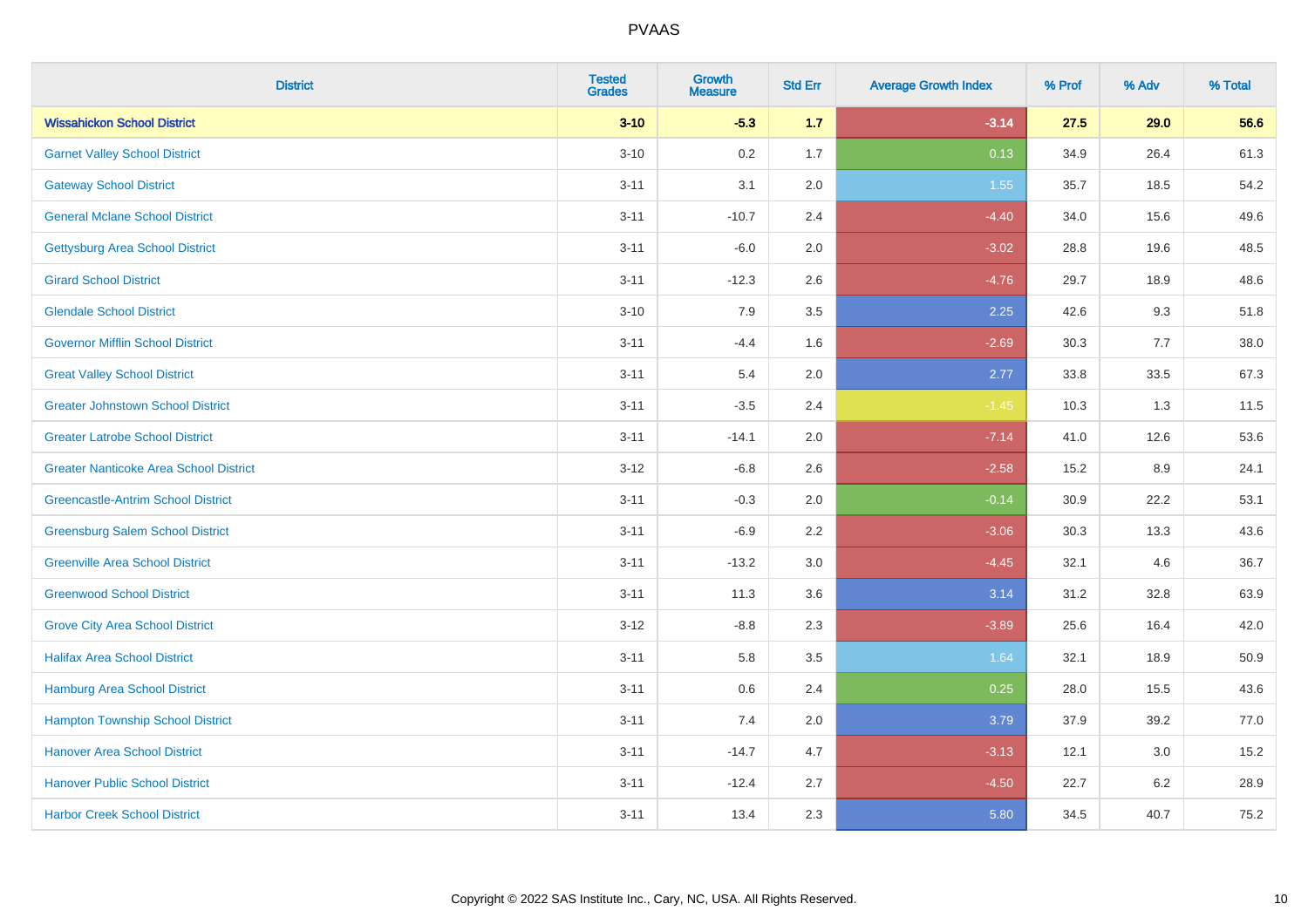| <b>District</b>                               | <b>Tested</b><br><b>Grades</b> | Growth<br><b>Measure</b> | <b>Std Err</b> | <b>Average Growth Index</b> | % Prof | % Adv | % Total |
|-----------------------------------------------|--------------------------------|--------------------------|----------------|-----------------------------|--------|-------|---------|
| <b>Wissahickon School District</b>            | $3 - 10$                       | $-5.3$                   | 1.7            | $-3.14$                     | 27.5   | 29.0  | 56.6    |
| <b>Harmony Area School District</b>           | $3 - 10$                       | $-5.7$                   | 5.0            | $-1.13$                     | 33.3   | 0.0   | 33.3    |
| <b>Harrisburg City School District</b>        | $3 - 11$                       | $-0.2$                   | 2.0            | $-0.11$                     | 6.0    | 2.0   | 8.0     |
| Hatboro-Horsham School District               | $3 - 11$                       | $-2.7$                   | 1.6            | $-1.65$                     | 27.9   | 17.9  | 45.8    |
| <b>Haverford Township School District</b>     | $3 - 11$                       | 1.4                      | 1.4            | 1.05                        | 36.7   | 26.3  | 63.0    |
| <b>Hazleton Area School District</b>          | $3 - 11$                       | 6.0                      | 1.6            | 3.85                        | 20.5   | 9.0   | 29.5    |
| <b>Hempfield Area School District</b>         | $3 - 12$                       | $-10.2$                  | 1.6            | $-6.37$                     | 28.1   | 19.2  | 47.3    |
| <b>Hempfield School District</b>              | $3 - 11$                       | 13.4                     | 1.3            | 10.53                       | 29.9   | 36.8  | 66.7    |
| <b>Hermitage School District</b>              | $3 - 12$                       | 14.0                     | 2.5            | 5.59                        | 34.0   | 27.0  | 61.0    |
| <b>Highlands School District</b>              | $3 - 11$                       | $-1.3$                   | 2.3            | $-0.55$                     | 32.6   | 10.5  | 43.0    |
| <b>Hollidaysburg Area School District</b>     | $3 - 11$                       | $-2.7$                   | 1.6            | $-1.64$                     | 32.6   | 15.2  | 47.8    |
| <b>Homer-Center School District</b>           | $3 - 11$                       | 8.8                      | 3.5            | 2.53                        | 38.0   | 17.7  | 55.8    |
| Hope For Hyndman Charter School               | $3 - 11$                       | 5.1                      | 5.8            | 0.88                        | 14.3   | 7.1   | 21.4    |
| <b>Hopewell Area School District</b>          | $3 - 11$                       | $0.8\,$                  | 2.6            | 0.31                        | 34.5   | 12.4  | 46.9    |
| Huntingdon Area School District               | $3 - 11$                       | 5.8                      | 2.6            | 2.28                        | 27.8   | 17.4  | 45.2    |
| Imhotep Institute Charter High School         | $9 - 11$                       | $-17.6$                  | 5.8            | $-3.03$                     | 15.4   | 0.0   | 15.4    |
| <b>Indiana Area School District</b>           | $3 - 11$                       | 12.0                     | 2.0            | 5.98                        | 30.0   | 30.4  | 60.3    |
| <b>Innovative Arts Academy Charter School</b> | $6 - 11$                       | $-7.2$                   | 2.5            | $-2.83$                     | 2.0    | 0.0   | 2.0     |
| Insight PA Cyber Charter School               | $3 - 11$                       | $-9.4$                   | 5.8            | $-1.62$                     | 25.6   | 4.6   | 30.2    |
| <b>Interboro School District</b>              | $3 - 12$                       | $-8.4$                   | 2.0            | $-4.27$                     | 27.6   | 6.4   | 34.1    |
| <b>Iroquois School District</b>               | $3 - 11$                       | 13.6                     | 2.8            | 4.83                        | 33.3   | 16.0  | 49.4    |
| <b>Jamestown Area School District</b>         | $3 - 11$                       | $-9.5$                   | 4.1            | $-2.33$                     | 41.5   | 4.9   | 46.3    |
| Jeannette City School District                | $3 - 11$                       | $-0.7$                   | 3.4            | $-0.20$                     | 26.8   | 4.1   | 30.9    |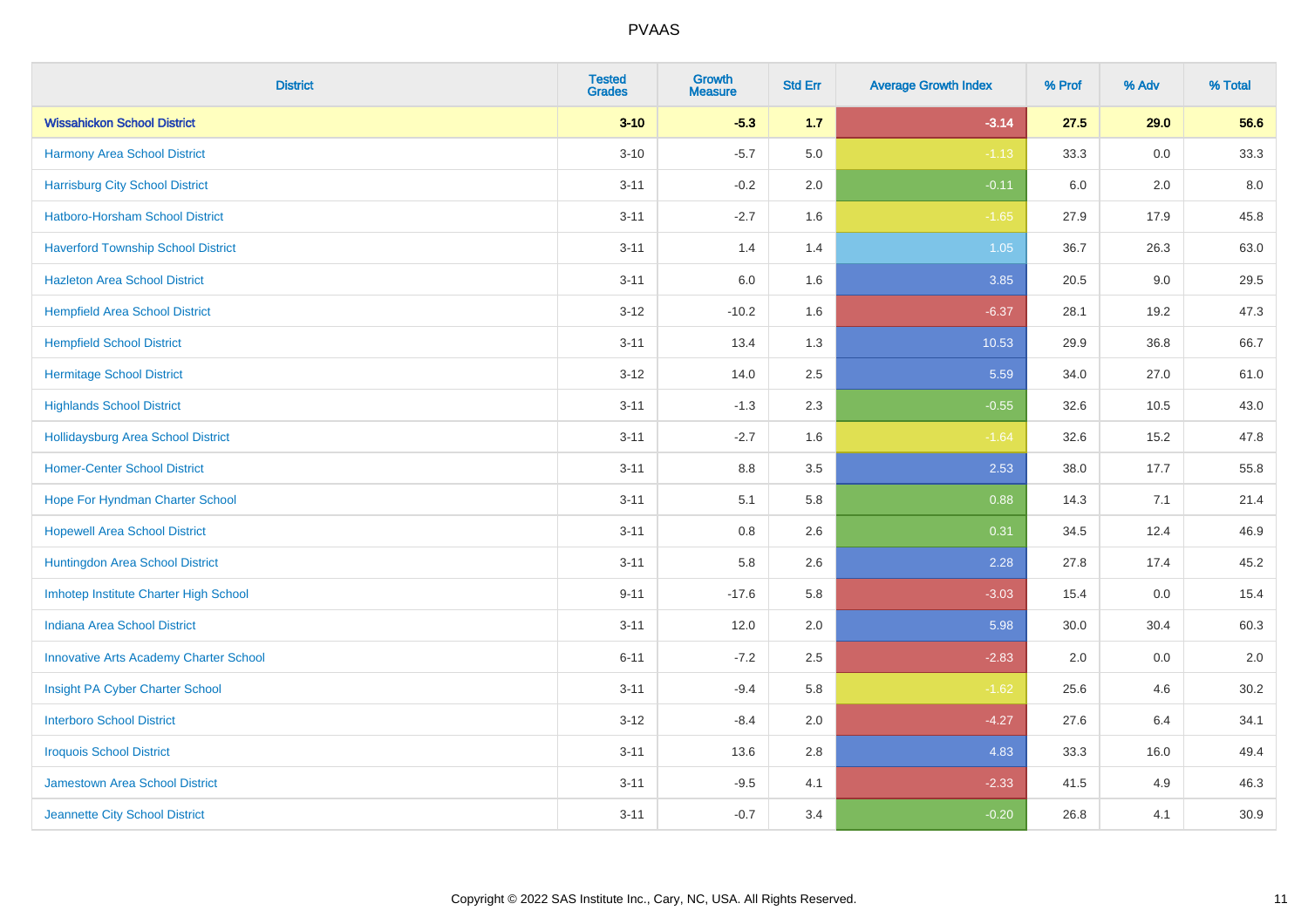| <b>District</b>                                 | <b>Tested</b><br><b>Grades</b> | <b>Growth</b><br><b>Measure</b> | <b>Std Err</b> | <b>Average Growth Index</b> | % Prof | % Adv | % Total |
|-------------------------------------------------|--------------------------------|---------------------------------|----------------|-----------------------------|--------|-------|---------|
| <b>Wissahickon School District</b>              | $3 - 10$                       | $-5.3$                          | 1.7            | $-3.14$                     | 27.5   | 29.0  | 56.6    |
| Jefferson County-Dubois AVTS                    | $9 - 11$                       | $-11.7$                         | 3.1            | $-3.72$                     | 17.6   | 2.8   | 20.4    |
| Jefferson-Morgan School District                | $3 - 10$                       | $-12.0$                         | 3.9            | $-3.09$                     | 28.6   | 6.1   | 34.7    |
| <b>Jenkintown School District</b>               | $3 - 11$                       | $-7.9$                          | 4.1            | $-1.92$                     | 34.1   | 27.3  | 61.4    |
| <b>Jersey Shore Area School District</b>        | $3 - 11$                       | 0.7                             | 2.5            | 0.27                        | 39.3   | 13.6  | 52.9    |
| Jim Thorpe Area School District                 | $3 - 11$                       | $-10.9$                         | 2.4            | $-4.48$                     | 19.5   | 6.0   | 25.5    |
| Johnsonburg Area School District                | $3 - 11$                       | 5.0                             | 3.9            | 1.27                        | 35.5   | 11.8  | 47.4    |
| <b>Juniata County School District</b>           | $3 - 12$                       | 7.7                             | 2.0            | 3.81                        | 22.9   | 18.9  | 41.8    |
| <b>Juniata Valley School District</b>           | $3 - 11$                       | 1.6                             | 3.2            | 0.51                        | 23.1   | 9.4   | 32.5    |
| <b>Kane Area School District</b>                | $3 - 10$                       | 8.8                             | 2.9            | 3.07                        | 31.4   | 19.8  | 51.2    |
| Karns City Area School District                 | $3 - 11$                       | $-7.2$                          | 2.6            | $-2.71$                     | 26.4   | 20.8  | 47.2    |
| <b>Kennett Consolidated School District</b>     | $3 - 11$                       | $-10.4$                         | 1.7            | $-6.27$                     | 28.7   | 14.0  | 42.7    |
| <b>Keystone Central School District</b>         | $3 - 11$                       | 3.6                             | 1.8            | 2.04                        | 27.1   | 14.6  | 41.8    |
| <b>Keystone Education Center Charter School</b> | $3 - 12$                       | $-6.5$                          | 5.1            | $-1.28$                     | 0.0    | 0.0   | 0.0     |
| <b>Keystone Oaks School District</b>            | $3 - 11$                       | $-7.2$                          | 2.3            | $-3.14$                     | 30.0   | 11.1  | 41.0    |
| <b>Keystone School District</b>                 | $3 - 11$                       | 7.8                             | 5.7            | 1.37                        | 35.0   | 45.0  | 80.0    |
| <b>KIPP Dubois Charter School</b>               | $9 - 10$                       | $-3.0$                          | 3.1            | $-0.95$                     | 10.0   | 0.0   | 10.0    |
| <b>Kiski Area School District</b>               | $3 - 11$                       | $-4.0$                          | 2.0            | $-1.99$                     | 23.1   | 18.2  | 41.3    |
| <b>Kutztown Area School District</b>            | $3 - 12$                       | 9.3                             | 2.8            | 3.34                        | 38.5   | 14.6  | 53.2    |
| La Academia Partnership Charter School          | $6 - 11$                       | $-15.5$                         | 5.7            | $-2.70$                     | 2.3    | 0.0   | 2.3     |
| Lackawanna Trail School District                | $3 - 10$                       | $-11.0$                         | 3.3            | $-3.35$                     | 13.1   | 18.0  | 31.2    |
| <b>Lakeland School District</b>                 | $3 - 11$                       | 13.3                            | 2.8            | 4.80                        | 22.2   | 21.2  | 43.4    |
| Lake-Lehman School District                     | $3 - 11$                       | 14.9                            | 2.8            | 5.34                        | 25.8   | 22.5  | 48.3    |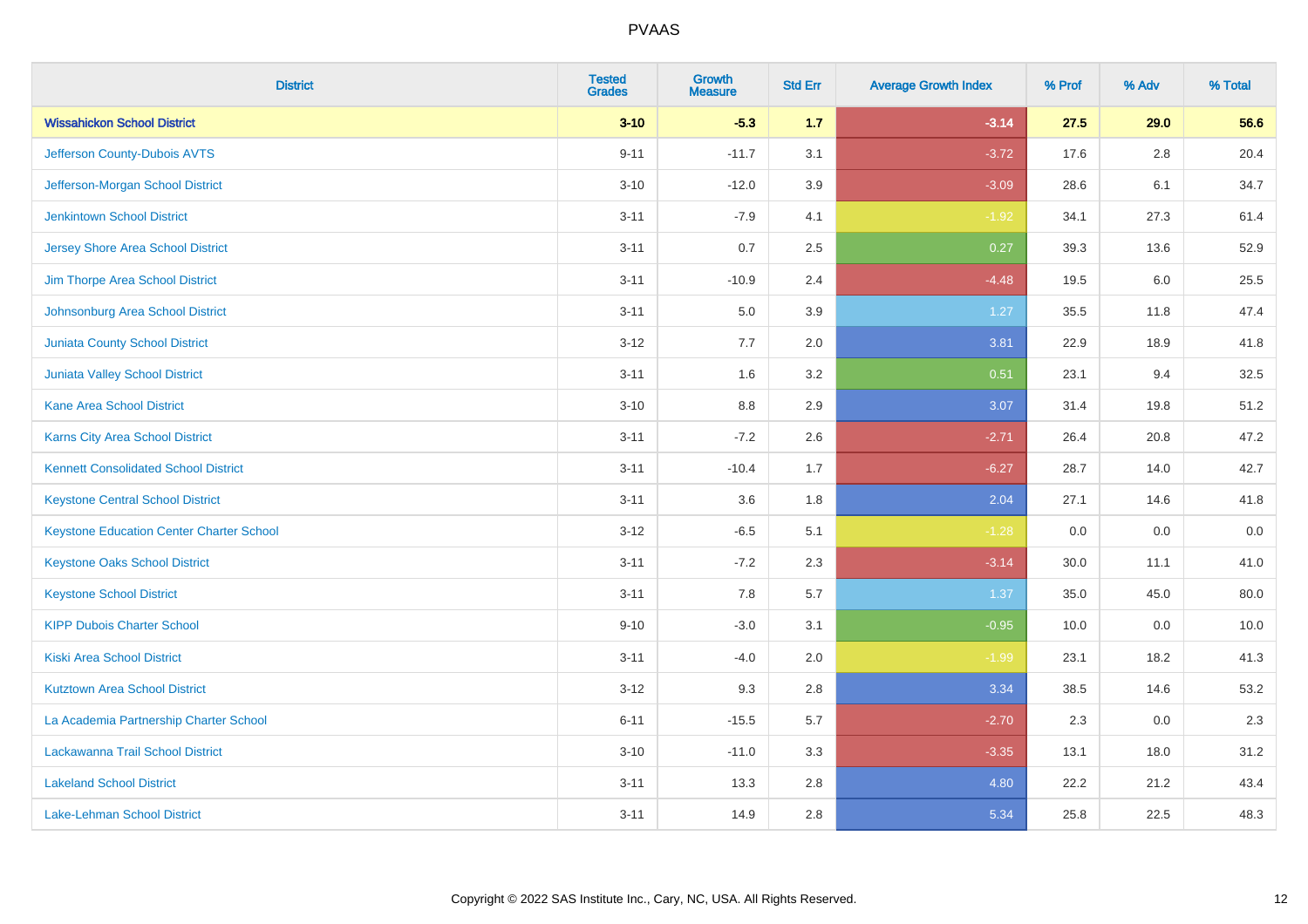| <b>District</b>                                    | <b>Tested</b><br><b>Grades</b> | <b>Growth</b><br><b>Measure</b> | <b>Std Err</b> | <b>Average Growth Index</b> | % Prof | % Adv | % Total |
|----------------------------------------------------|--------------------------------|---------------------------------|----------------|-----------------------------|--------|-------|---------|
| <b>Wissahickon School District</b>                 | $3 - 10$                       | $-5.3$                          | 1.7            | $-3.14$                     | 27.5   | 29.0  | 56.6    |
| <b>Lakeview School District</b>                    | $3 - 11$                       | $-1.9$                          | 3.5            | $-0.53$                     | 41.5   | 12.3  | 53.8    |
| Lampeter-Strasburg School District                 | $3 - 12$                       | 11.0                            | 1.9            | 5.69                        | 35.4   | 32.3  | 67.7    |
| <b>Lancaster School District</b>                   | $3 - 12$                       | $-10.0$                         | 1.4            | $-7.22$                     | 9.0    | 3.9   | 12.8    |
| <b>Laurel Highlands School District</b>            | $3 - 11$                       | $-3.8$                          | 2.3            | $-1.63$                     | 20.9   | 14.6  | 35.4    |
| <b>Laurel School District</b>                      | $3 - 11$                       | 13.0                            | 3.1            | 4.19                        | 30.3   | 15.7  | 46.1    |
| <b>Lawrence County CTC</b>                         | $10 - 11$                      | $-9.8$                          | 3.7            | $-2.68$                     | 7.3    | 0.0   | 7.3     |
| <b>Lebanon School District</b>                     | $3 - 11$                       | $-1.2$                          | 1.9            | $-0.63$                     | 15.2   | 6.4   | 21.6    |
| <b>Leechburg Area School District</b>              | $3 - 11$                       | 7.0                             | 3.9            | 1.79                        | 37.7   | 4.9   | 42.6    |
| Lehigh Career & Technical Institute                | $10 - 12$                      | $-0.7$                          | 6.3            | $-0.11$                     | 36.4   | 4.6   | 40.9    |
| Lehigh Valley Academy Regional Charter School      | $3 - 11$                       | $-5.9$                          | 3.0            | $-1.98$                     | 20.0   | 7.7   | 27.7    |
| Lehigh Valley Charter High School For The Arts     | $9 - 10$                       | $-11.8$                         | 2.5            | $-4.76$                     | 28.9   | 5.7   | 34.6    |
| <b>Lehighton Area School District</b>              | $3 - 11$                       | 11.4                            | 2.4            | 4.84                        | 30.5   | 24.9  | 55.3    |
| <b>Lewisburg Area School District</b>              | $3 - 11$                       | 1.7                             | 2.4            | 0.72                        | 35.9   | 35.9  | 71.8    |
| <b>Ligonier Valley School District</b>             | $3 - 11$                       | $-10.8$                         | 3.1            | $-3.43$                     | 34.1   | 5.8   | 39.9    |
| Lincoln Leadership Academy Charter School          | $3 - 12$                       | $-7.4$                          | 3.7            | $-1.99$                     | 6.4    | 2.1   | 8.5     |
| <b>Lincoln Park Performing Arts Charter School</b> | $7 - 11$                       | $-14.9$                         | 2.7            | $-5.45$                     | 39.3   | 8.9   | 48.2    |
| <b>Line Mountain School District</b>               | $3 - 11$                       | 11.7                            | 3.9            | 3.01                        | 40.4   | 42.3  | 82.7    |
| <b>Littlestown Area School District</b>            | $3 - 11$                       | 28.7                            | 2.4            | 11.83                       | 38.4   | 29.3  | 67.7    |
| <b>Lower Dauphin School District</b>               | $3 - 11$                       | 5.3                             | 1.8            | 3.03                        | 30.6   | 26.8  | 57.5    |
| <b>Lower Merion School District</b>                | $3 - 11$                       | 18.9                            | 1.2            | 15.42                       | 29.4   | 48.6  | 78.0    |
| <b>Lower Moreland Township School District</b>     | $3 - 11$                       | 8.7                             | 2.0            | 4.35                        | 38.2   | 33.2  | 71.4    |
| <b>Loyalsock Township School District</b>          | $3 - 12$                       | 26.7                            | 2.7            | 9.92                        | 36.8   | 35.1  | 71.9    |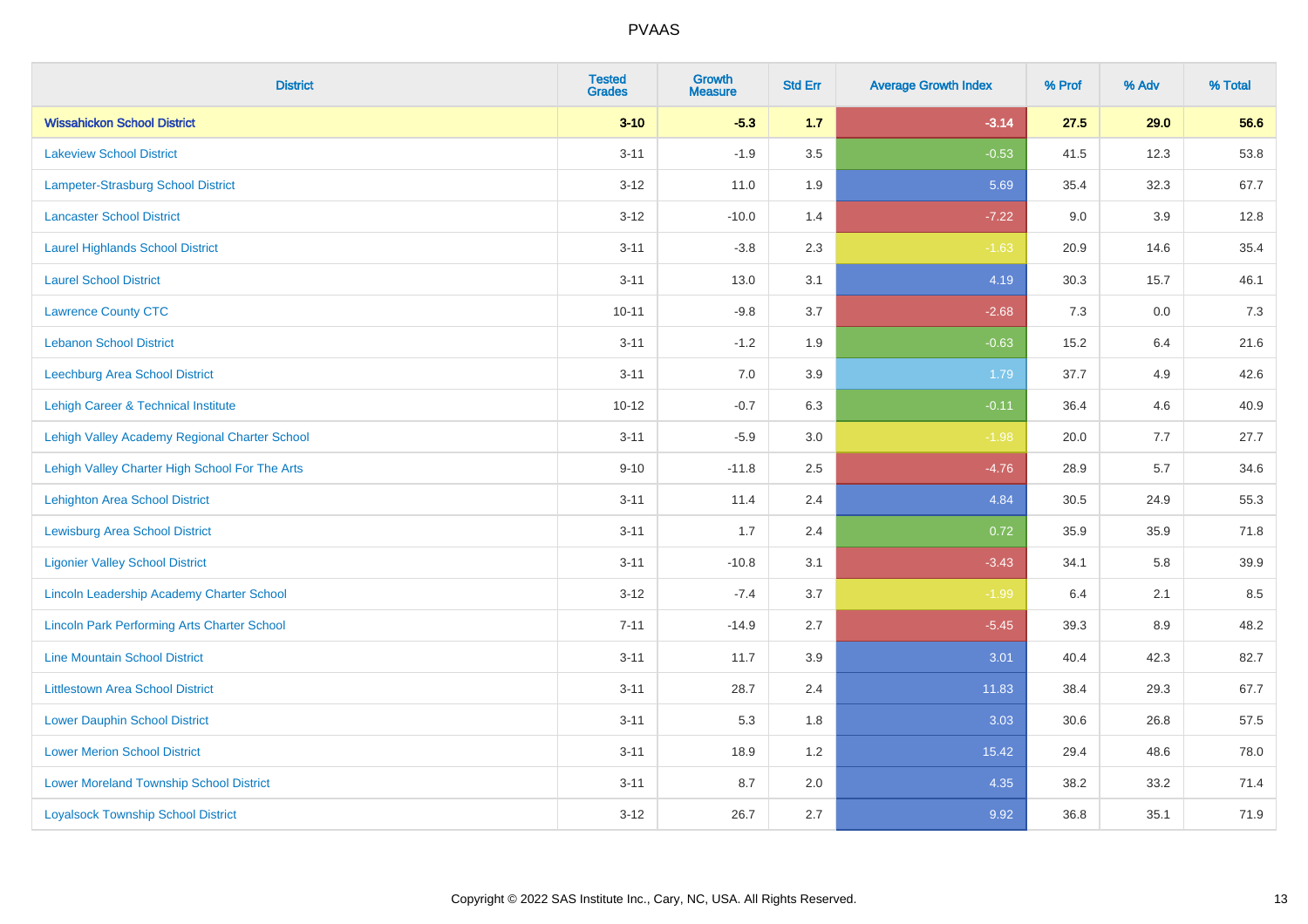| <b>District</b>                                | <b>Tested</b><br><b>Grades</b> | Growth<br><b>Measure</b> | <b>Std Err</b> | <b>Average Growth Index</b> | % Prof | % Adv | % Total |
|------------------------------------------------|--------------------------------|--------------------------|----------------|-----------------------------|--------|-------|---------|
| <b>Wissahickon School District</b>             | $3 - 10$                       | $-5.3$                   | 1.7            | $-3.14$                     | 27.5   | 29.0  | 56.6    |
| <b>Mahanoy Area School District</b>            | $3 - 10$                       | $-3.4$                   | 3.1            | $-1.07$                     | 21.4   | 8.6   | 30.0    |
| <b>Manheim Central School District</b>         | $3 - 11$                       | 12.8                     | 2.0            | 6.52                        | 27.8   | 35.4  | 63.2    |
| <b>Manheim Township School District</b>        | $3 - 12$                       | 10.9                     | 1.5            | 7.51                        | 30.9   | 31.0  | 61.9    |
| <b>Marion Center Area School District</b>      | $3 - 10$                       | 0.8                      | 2.9            | 0.27                        | 23.3   | 11.1  | 34.4    |
| Maritime Academy Charter School                | $3 - 10$                       | 13.2                     | 3.1            | 4.29                        | 24.0   | 1.3   | 25.3    |
| <b>Marple Newtown School District</b>          | $3 - 11$                       | 20.6                     | 2.3            | 8.95                        | 31.1   | 42.7  | 73.8    |
| <b>Mars Area School District</b>               | $3 - 10$                       | 6.6                      | 1.9            | 3.45                        | 36.7   | 32.4  | 69.1    |
| <b>MaST Community Charter School</b>           | $3 - 10$                       | $-0.9$                   | 2.5            | $-0.34$                     | 25.0   | 21.6  | 46.6    |
| <b>MaST Community Charter School II</b>        | $3 - 10$                       | 1.4                      | 3.0            | 0.45                        | 16.1   | 4.6   | 20.7    |
| Mastery Charter High School-Lenfest Campus     | $7 - 11$                       | $-1.8$                   | 5.8            | $-0.30$                     | 26.3   | 0.0   | 26.3    |
| <b>Mastery Charter School - Gratz Campus</b>   | $7 - 10$                       | $-9.5$                   | 4.6            | $-2.09$                     | 0.0    | 3.4   | 3.4     |
| <b>Mastery Charter School - Hardy Williams</b> | $3 - 11$                       | 6.6                      | 3.0            | 2.21                        | 24.7   | 1.2   | 25.9    |
| <b>Mastery Charter School - Pickett Campus</b> | $6 - 10$                       | 2.7                      | 4.2            | 0.65                        | 20.6   | 0.0   | 20.6    |
| Mastery Charter School - Shoemaker Campus      | $7 - 10$                       | $-2.3$                   | 2.8            | $-0.81$                     | 10.1   | 3.7   | 13.8    |
| <b>Mastery Charter School - Thomas Campus</b>  | $3 - 10$                       | 7.9                      | 5.7            | 1.39                        | 12.5   | 0.0   | 12.5    |
| <b>Mcguffey School District</b>                | $3 - 11$                       | $-12.1$                  | 3.0            | $-4.06$                     | 12.8   | 5.9   | 18.6    |
| <b>Mckeesport Area School District</b>         | $3 - 12$                       | 4.6                      | 2.2            | 2.14                        | 21.1   | 4.4   | 25.5    |
| Mechanicsburg Area School District             | $3 - 11$                       | $-5.7$                   | 1.6            | $-3.48$                     | 35.1   | 16.0  | 51.2    |
| <b>Mercer Area School District</b>             | $3 - 11$                       | 2.2                      | 3.1            | 0.70                        | 24.4   | 11.8  | 36.2    |
| <b>Methacton School District</b>               | $3 - 11$                       | 11.0                     | 1.6            | 6.94                        | 36.0   | 33.6  | 69.6    |
| Meyersdale Area School District                | $3 - 11$                       | $-16.1$                  | 3.3            | $-4.94$                     | 20.3   | 5.8   | 26.1    |
| <b>Mid Valley School District</b>              | $3 - 10$                       | $-11.1$                  | 2.7            | $-4.07$                     | 28.3   | 8.1   | 36.4    |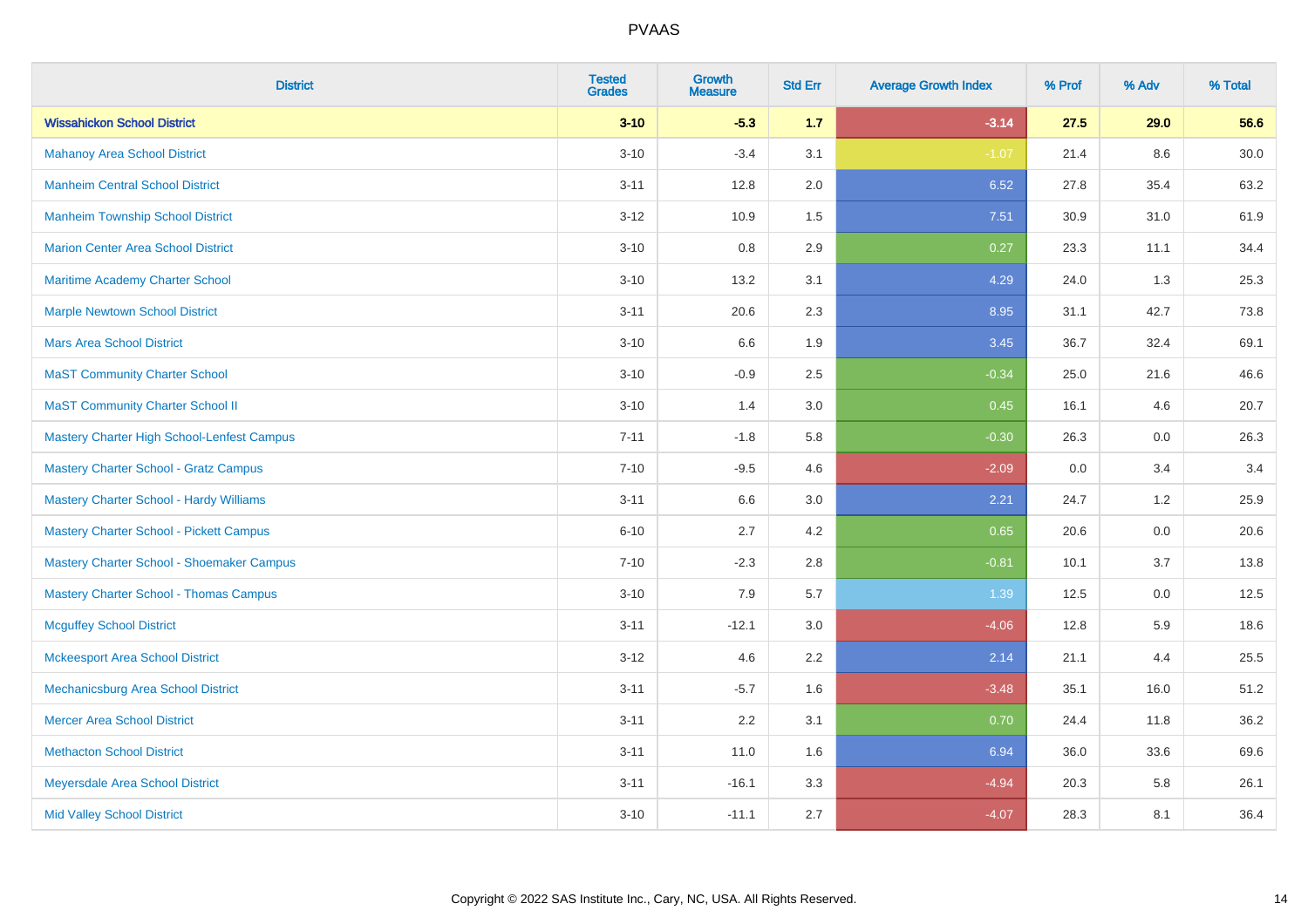| <b>District</b>                            | <b>Tested</b><br><b>Grades</b> | <b>Growth</b><br><b>Measure</b> | <b>Std Err</b> | <b>Average Growth Index</b> | % Prof | % Adv   | % Total |
|--------------------------------------------|--------------------------------|---------------------------------|----------------|-----------------------------|--------|---------|---------|
| <b>Wissahickon School District</b>         | $3 - 10$                       | $-5.3$                          | 1.7            | $-3.14$                     | 27.5   | 29.0    | 56.6    |
| <b>Middletown Area School District</b>     | $3 - 11$                       | $-3.4$                          | 2.4            | $-1.44$                     | 34.3   | 15.2    | 49.4    |
| <b>Midd-West School District</b>           | $3 - 11$                       | 3.6                             | 2.6            | 1.42                        | 28.6   | 25.0    | 53.6    |
| <b>Mifflin County School District</b>      | $3 - 11$                       | 12.3                            | 1.6            | 7.69                        | 35.1   | 15.1    | 50.3    |
| Mifflinburg Area School District           | $3 - 11$                       | $-6.0$                          | 2.1            | $-2.87$                     | 32.7   | 13.3    | 46.0    |
| <b>Millcreek Township School District</b>  | $3 - 11$                       | 9.1                             | 1.4            | 6.61                        | 34.5   | 30.1    | 64.6    |
| Millersburg Area School District           | $3 - 11$                       | $-6.6$                          | 3.4            | $-1.92$                     | 24.1   | 10.3    | 34.5    |
| <b>Millville Area School District</b>      | $3 - 12$                       | $-5.6$                          | 4.4            | $-1.26$                     | 31.4   | 11.4    | 42.9    |
| <b>Milton Area School District</b>         | $3 - 11$                       | $-10.1$                         | 2.5            | $-4.04$                     | 23.0   | 11.3    | 34.2    |
| <b>Minersville Area School District</b>    | $3 - 11$                       | $-2.9$                          | 3.4            | $-0.86$                     | 27.4   | 9.7     | 37.1    |
| <b>Mohawk Area School District</b>         | $3 - 11$                       | $-10.5$                         | 2.8            | $-3.75$                     | 35.1   | 10.6    | 45.7    |
| <b>Monessen City School District</b>       | $3 - 10$                       | $-3.9$                          | 5.6            | $-0.69$                     | 21.0   | 10.5    | 31.6    |
| <b>Moniteau School District</b>            | $3 - 11$                       | $-11.8$                         | 2.9            | $-4.07$                     | 22.6   | $5.0\,$ | 27.6    |
| <b>Montgomery Area School District</b>     | $3 - 11$                       | $-5.8$                          | 3.2            | $-1.83$                     | 25.0   | 11.5    | 36.5    |
| <b>Montour School District</b>             | $3 - 11$                       | $-6.1$                          | 2.1            | $-2.95$                     | 31.8   | 23.6    | 55.3    |
| <b>Montoursville Area School District</b>  | $3 - 12$                       | $-8.4$                          | 2.6            | $-3.17$                     | 38.8   | 18.2    | 57.0    |
| <b>Montrose Area School District</b>       | $3 - 10$                       | 12.3                            | 2.8            | 4.41                        | 37.8   | 28.9    | 66.7    |
| <b>Moon Area School District</b>           | $3 - 11$                       | 1.5                             | 1.8            | 0.86                        | 34.5   | 25.5    | 60.0    |
| Morrisville Borough School District        | $3 - 11$                       | $-13.1$                         | 3.7            | $-3.52$                     | 4.9    | 1.6     | 6.6     |
| <b>Moshannon Valley School District</b>    | $3 - 10$                       | $-5.1$                          | 4.6            | $-1.12$                     | 25.0   | 12.5    | 37.5    |
| <b>Mount Carmel Area School District</b>   | $3 - 11$                       | $-7.9$                          | 2.3            | $-3.38$                     | 18.2   | 4.4     | 22.6    |
| <b>Mount Pleasant Area School District</b> | $3 - 11$                       | $-5.4$                          | 2.3            | $-2.37$                     | 33.3   | 8.7     | 42.0    |
| <b>Mount Union Area School District</b>    | $3 - 10$                       | $-2.5$                          | 2.8            | $-0.89$                     | 19.8   | 5.8     | 25.6    |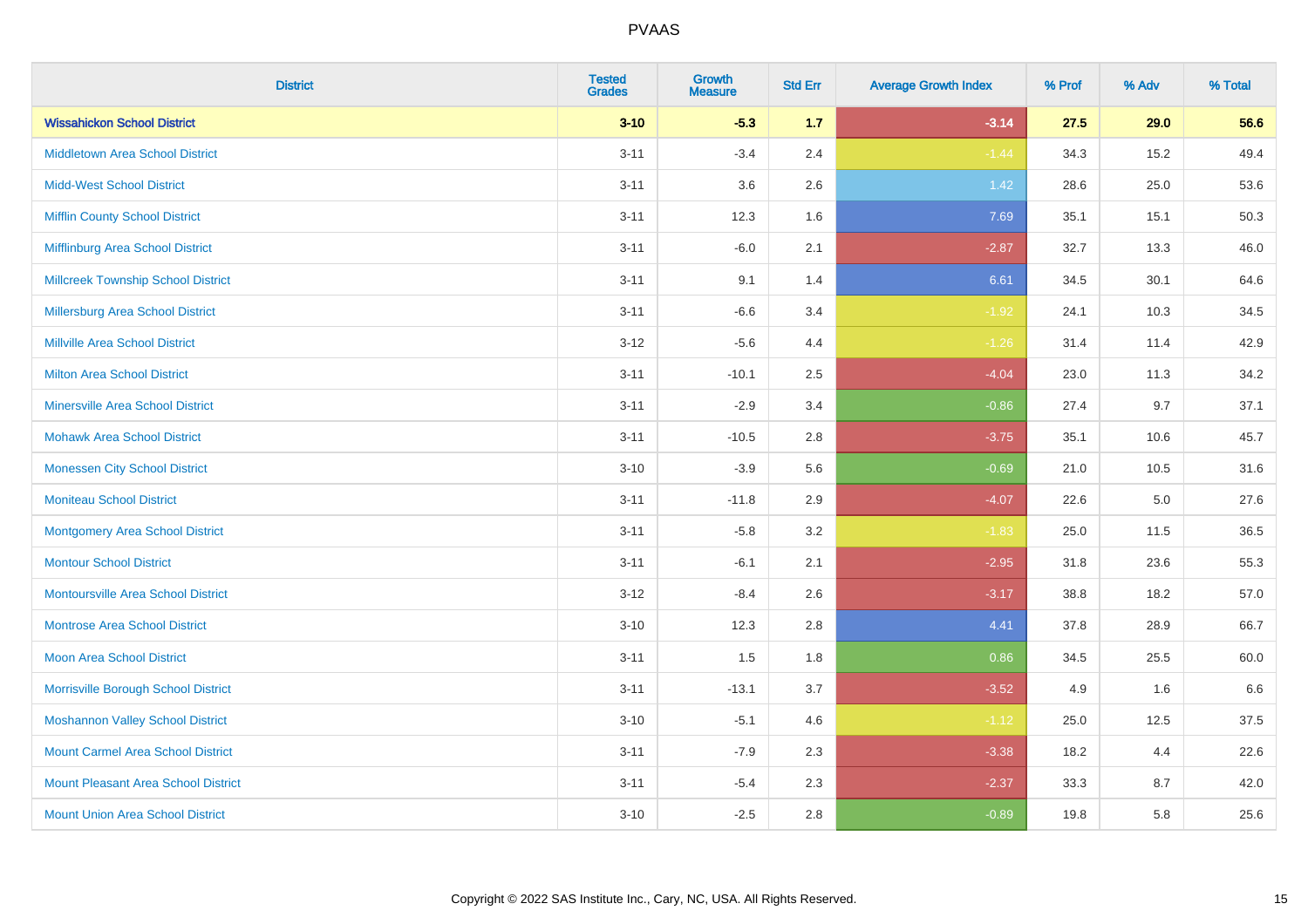| <b>District</b>                             | <b>Tested</b><br><b>Grades</b> | <b>Growth</b><br><b>Measure</b> | <b>Std Err</b> | <b>Average Growth Index</b> | % Prof | % Adv | % Total |
|---------------------------------------------|--------------------------------|---------------------------------|----------------|-----------------------------|--------|-------|---------|
| <b>Wissahickon School District</b>          | $3 - 10$                       | $-5.3$                          | 1.7            | $-3.14$                     | 27.5   | 29.0  | 56.6    |
| <b>Mountain View School District</b>        | $3 - 11$                       | 24.2                            | 3.4            | 7.20                        | 45.8   | 37.3  | 83.0    |
| Mt Lebanon School District                  | $3 - 11$                       | 2.4                             | 1.3            | 1.79                        | 39.3   | 37.4  | 76.8    |
| <b>Muhlenberg School District</b>           | $3 - 10$                       | $-17.8$                         | 1.9            | $-9.34$                     | 12.4   | 4.6   | 17.0    |
| <b>Multicultural Academy Charter School</b> | $9 - 11$                       | 6.0                             | 3.4            | 1.77                        | 12.3   | 0.0   | 12.3    |
| <b>Muncy School District</b>                | $3 - 11$                       | 6.9                             | 3.3            | 2.12                        | 37.6   | 18.8  | 56.4    |
| Nazareth Area School District               | $3 - 11$                       | $-2.5$                          | 1.7            | $-1.53$                     | 29.2   | 24.6  | 53.8    |
| <b>Neshaminy School District</b>            | $3 - 11$                       | $8.6\,$                         | 1.3            | 6.56                        | 31.3   | 23.9  | 55.2    |
| <b>Neshannock Township School District</b>  | $3 - 10$                       | $-12.5$                         | 2.7            | $-4.73$                     | 29.0   | 13.0  | 42.0    |
| <b>New Brighton Area School District</b>    | $3 - 11$                       | $-2.1$                          | 3.2            | $-0.65$                     | 31.5   | 11.1  | 42.6    |
| <b>New Castle Area School District</b>      | $3 - 12$                       | $-13.6$                         | 2.3            | $-5.99$                     | 17.6   | 2.0   | 19.5    |
| <b>New Foundations Charter School</b>       | $3 - 11$                       | 0.6                             | 2.2            | 0.29                        | 22.4   | 4.0   | 26.4    |
| New Hope-Solebury School District           | $3 - 11$                       | 28.8                            | 2.9            | 9.77                        | 31.6   | 50.0  | 81.6    |
| New Kensington-Arnold School District       | $3 - 11$                       | $-5.8$                          | 3.2            | $-1.80$                     | 10.8   | 1.2   | 12.0    |
| <b>Newport School District</b>              | $3 - 12$                       | $3.8\,$                         | 3.3            | 1.17                        | 38.8   | 10.4  | 49.2    |
| <b>Norristown Area School District</b>      | $3 - 12$                       | $-25.4$                         | 1.7            | $-15.35$                    | 10.6   | 1.8   | 12.4    |
| <b>North Allegheny School District</b>      | $3 - 11$                       | 18.0                            | 1.3            | 14.25                       | 30.5   | 42.9  | 73.4    |
| <b>North Clarion County School District</b> | $3 - 12$                       | 3.4                             | 4.1            | 0.83                        | 45.0   | 18.8  | 63.8    |
| <b>North East School District</b>           | $3 - 11$                       | $-5.3$                          | 2.7            | $-1.97$                     | 31.7   | 24.8  | 56.4    |
| <b>North Hills School District</b>          | $3 - 11$                       | $-15.8$                         | 1.8            | $-8.84$                     | 26.4   | 19.8  | 46.2    |
| <b>North Penn School District</b>           | $3 - 11$                       | 17.6                            | 1.0            | 17.53                       | 30.8   | 35.7  | 66.4    |
| <b>North Pocono School District</b>         | $3 - 11$                       | 13.1                            | 3.7            | 3.54                        | 31.4   | 33.3  | 64.7    |
| North Schuylkill School District            | $3 - 11$                       | $-4.7$                          | 2.2            | $-2.16$                     | 20.2   | 11.7  | 31.9    |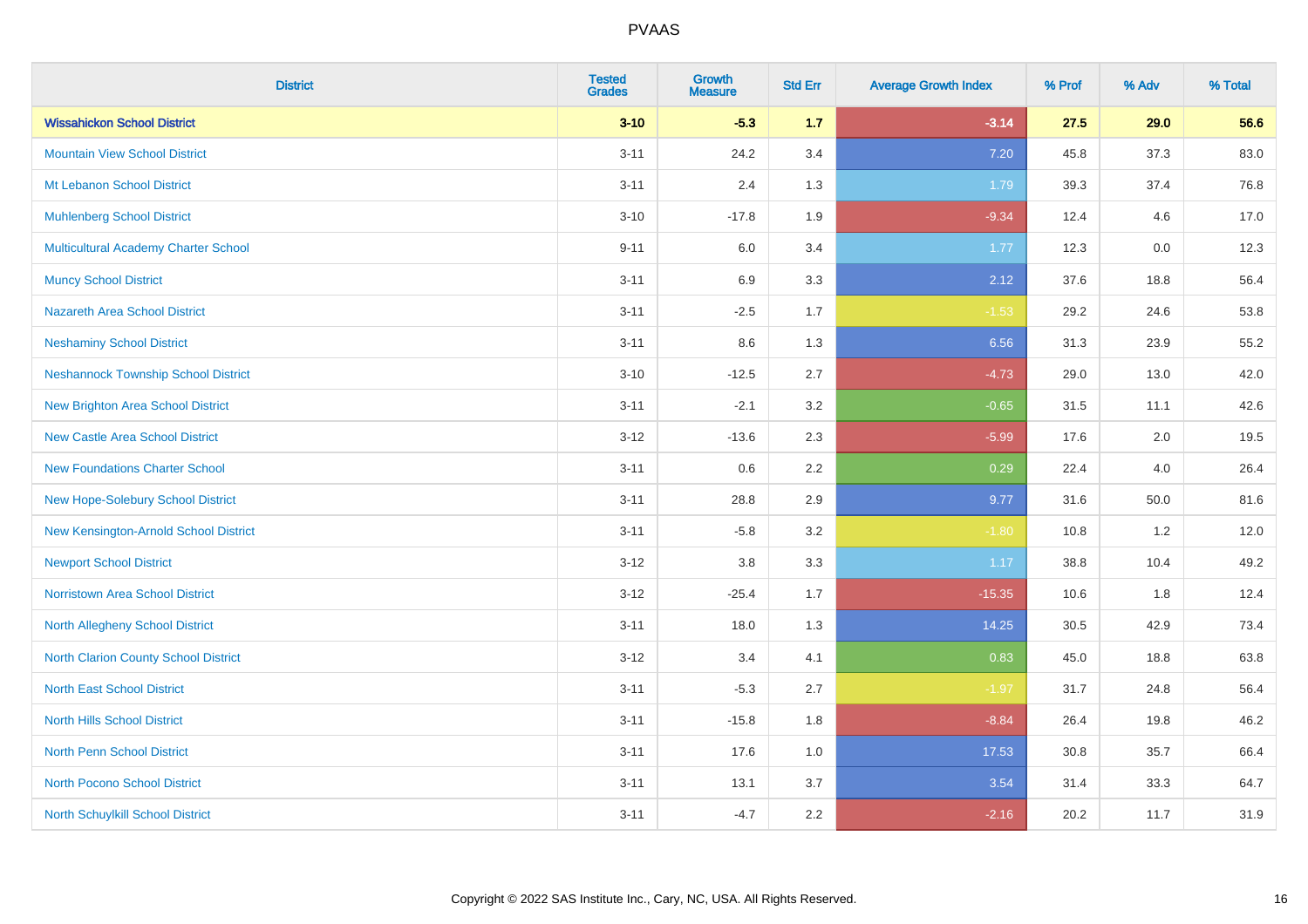| <b>District</b>                           | <b>Tested</b><br><b>Grades</b> | Growth<br><b>Measure</b> | <b>Std Err</b> | <b>Average Growth Index</b> | % Prof | % Adv | % Total |
|-------------------------------------------|--------------------------------|--------------------------|----------------|-----------------------------|--------|-------|---------|
| <b>Wissahickon School District</b>        | $3 - 10$                       | $-5.3$                   | 1.7            | $-3.14$                     | 27.5   | 29.0  | 56.6    |
| <b>North Star School District</b>         | $3 - 11$                       | 1.1                      | 3.3            | 0.34                        | 26.2   | 20.0  | 46.2    |
| Northampton Area School District          | $3 - 11$                       | 3.2                      | 1.5            | 2.05                        | 29.8   | 17.9  | 47.7    |
| <b>Northeast Bradford School District</b> | $3 - 10$                       | $-5.0$                   | 3.7            | $-1.35$                     | 30.6   | 4.8   | 35.5    |
| Northeastern York School District         | $3 - 11$                       | 3.8                      | 1.8            | 2.11                        | 32.7   | 21.0  | 53.7    |
| Northern Bedford County School District   | $3 - 11$                       | $-2.3$                   | 3.3            | $-0.69$                     | 26.2   | 16.9  | 43.1    |
| Northern Cambria School District          | $3 - 11$                       | $-0.3$                   | 3.4            | $-0.09$                     | 26.5   | 1.2   | 27.7    |
| <b>Northern Lebanon School District</b>   | $3 - 11$                       | $-0.7$                   | 2.3            | $-0.29$                     | 18.8   | 6.8   | 25.6    |
| Northern Lehigh School District           | $3 - 12$                       | 6.1                      | 2.5            | 2.42                        | 21.4   | 18.0  | 39.3    |
| <b>Northern Potter School District</b>    | $3 - 12$                       | 6.8                      | 4.6            | 1.48                        | 30.6   | 11.1  | 41.7    |
| Northern Tioga School District            | $3 - 12$                       | $6.8\,$                  | 2.6            | 2.64                        | 25.0   | 16.9  | 41.9    |
| Northern York County School District      | $3 - 11$                       | 8.4                      | 1.8            | 4.63                        | 24.3   | 23.1  | 47.4    |
| <b>Northgate School District</b>          | $3 - 11$                       | $-3.0$                   | 3.4            | $-0.85$                     | 35.6   | 6.8   | 42.4    |
| Northwest Area School District            | $3 - 10$                       | $-3.2$                   | 3.3            | $-0.97$                     | 30.4   | 13.0  | 43.5    |
| Northwestern Lehigh School District       | $3 - 11$                       | $-2.4$                   | 2.1            | $-1.14$                     | 41.7   | 17.9  | 59.5    |
| <b>Northwestern School District</b>       | $3 - 11$                       | $-14.6$                  | 3.2            | $-4.51$                     | 32.5   | 13.7  | 46.2    |
| <b>Norwin School District</b>             | $3 - 11$                       | $-1.1$                   | 1.6            | $-0.70$                     | 37.7   | 27.6  | 65.2    |
| <b>Octorara Area School District</b>      | $3 - 11$                       | $-7.5$                   | 3.2            | $-2.35$                     | 26.1   | 17.0  | 43.2    |
| Oil City Area School District             | $3 - 11$                       | 8.6                      | 2.4            | 3.56                        | 29.1   | 13.1  | 42.2    |
| <b>Old Forge School District</b>          | $3 - 12$                       | $-11.3$                  | 3.1            | $-3.62$                     | 28.6   | 13.2  | 41.8    |
| <b>Oley Valley School District</b>        | $3 - 11$                       | 1.4                      | 2.4            | 0.56                        | 37.4   | 23.9  | 61.4    |
| <b>Oswayo Valley School District</b>      | $3 - 12$                       | 9.9                      | 5.1            | 1.93                        | 26.5   | 44.1  | 70.6    |
| <b>Otto-Eldred School District</b>        | $3 - 11$                       | $-0.5$                   | 3.5            | $-0.13$                     | 35.8   | 10.5  | 46.3    |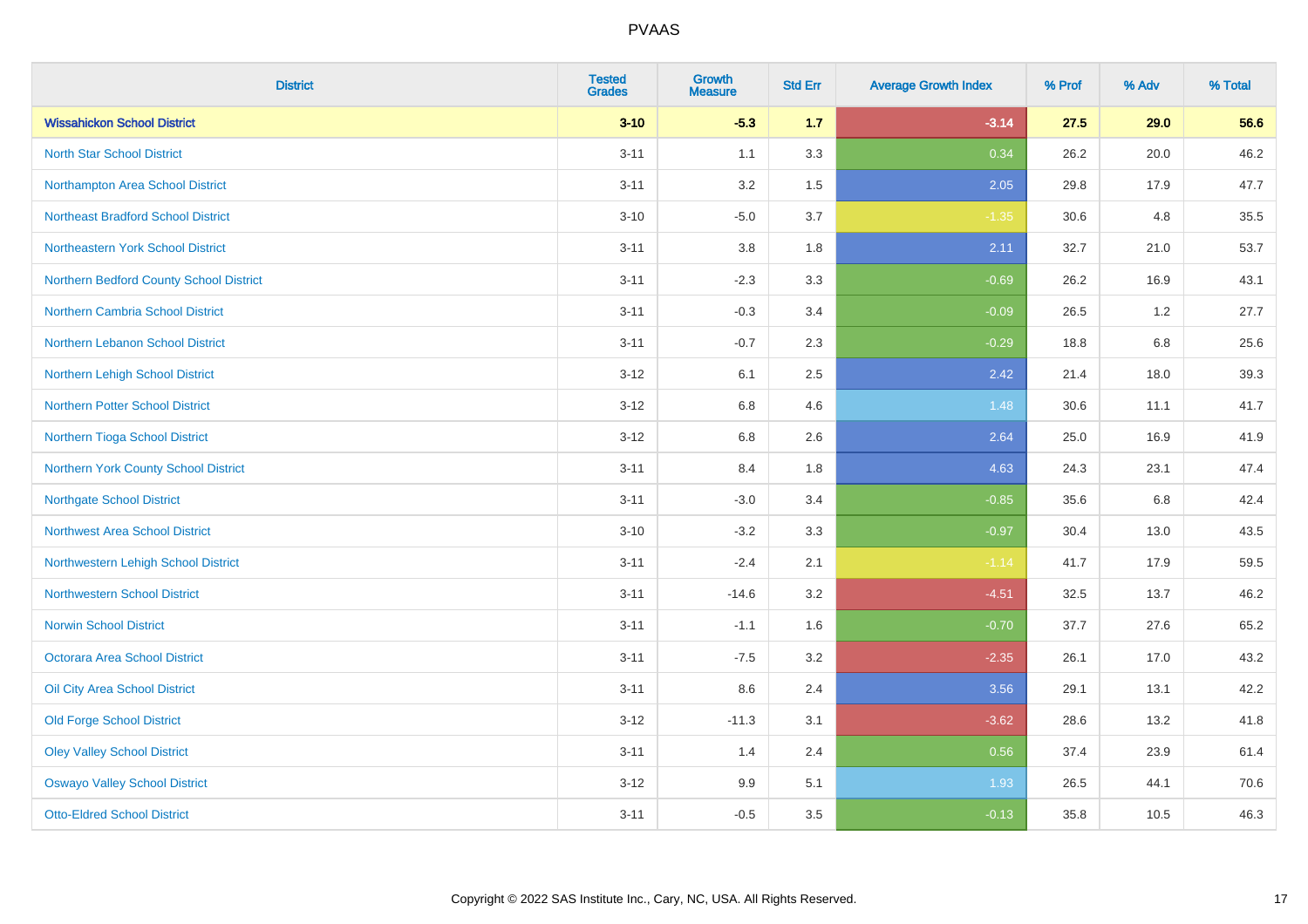| <b>District</b>                               | <b>Tested</b><br><b>Grades</b> | <b>Growth</b><br><b>Measure</b> | <b>Std Err</b> | <b>Average Growth Index</b> | % Prof | % Adv   | % Total |
|-----------------------------------------------|--------------------------------|---------------------------------|----------------|-----------------------------|--------|---------|---------|
| <b>Wissahickon School District</b>            | $3 - 10$                       | $-5.3$                          | $1.7$          | $-3.14$                     | 27.5   | 29.0    | 56.6    |
| <b>Owen J Roberts School District</b>         | $3 - 11$                       | $-3.5$                          | 1.5            | $-2.27$                     | 36.8   | 24.4    | 61.2    |
| <b>Oxford Area School District</b>            | $3 - 11$                       | $-3.1$                          | 1.8            | $-1.77$                     | 27.5   | 14.5    | 42.0    |
| <b>Palisades School District</b>              | $3 - 11$                       | 7.7                             | 2.9            | 2.66                        | 27.8   | 20.3    | 48.1    |
| <b>Palmerton Area School District</b>         | $3 - 11$                       | $-0.9$                          | 2.7            | $-0.34$                     | 34.3   | 14.3    | 48.6    |
| Palmyra Area School District                  | $3 - 11$                       | 16.2                            | 1.8            | 9.02                        | 38.8   | 34.0    | 72.8    |
| <b>Panther Valley School District</b>         | $3 - 12$                       | $-13.3$                         | 3.2            | $-4.10$                     | 31.5   | 4.1     | 35.6    |
| <b>Parkland School District</b>               | $3 - 11$                       | $-3.7$                          | 1.2            | $-3.17$                     | 31.4   | 30.6    | 62.0    |
| Pen Argyl Area School District                | $3 - 12$                       | 12.8                            | 2.5            | 5.10                        | 28.5   | 23.8    | 52.3    |
| <b>Penn Cambria School District</b>           | $3 - 11$                       | $-4.5$                          | 2.4            | $-1.86$                     | 27.3   | 15.8    | 43.2    |
| Penn Hills School District                    | $3 - 11$                       | 0.0                             | 2.4            | 0.02                        | 18.4   | 7.1     | 25.6    |
| <b>Penn Manor School District</b>             | $3 - 11$                       | 7.1                             | 1.5            | 4.82                        | 26.7   | 20.5    | 47.2    |
| <b>Penncrest School District</b>              | $3 - 11$                       | 6.0                             | 1.9            | 3.24                        | 31.1   | 16.9    | 48.0    |
| <b>Penn-Delco School District</b>             | $3 - 11$                       | 1.3                             | 1.8            | 0.75                        | 26.5   | 12.6    | 39.1    |
| <b>Pennridge School District</b>              | $3 - 10$                       | 7.4                             | 1.5            | 5.10                        | 32.0   | 27.6    | 59.6    |
| <b>Penns Manor Area School District</b>       | $3-12$                         | $-1.9$                          | 3.5            | $-0.55$                     | 24.2   | $3.8\,$ | 28.0    |
| Penns Valley Area School District             | $3-12$                         | 14.1                            | 2.6            | 5.33                        | 29.6   | 23.3    | 52.9    |
| <b>Pennsbury School District</b>              | $3 - 11$                       | 5.6                             | 1.3            | 4.38                        | 37.7   | 27.7    | 65.4    |
| Pennsylvania Cyber Charter School             | $3 - 11$                       | 0.6                             | 1.5            | 0.37                        | 20.8   | 8.1     | 28.9    |
| Pennsylvania Distance Learning Charter School | $3-12$                         | 6.8                             | 3.4            | 1.99                        | 19.8   | 6.2     | 25.9    |
| Pennsylvania Leadership Charter School        | $3 - 11$                       | 8.0                             | 1.9            | 4.22                        | 33.1   | 27.8    | 60.9    |
| Pennsylvania Virtual Charter School           | $3 - 11$                       | 4.4                             | 3.4            | 1.31                        | 29.8   | 21.2    | 51.0    |
| <b>Penn-Trafford School District</b>          | $3 - 11$                       | 2.9                             | 1.8            | 1.68                        | 46.3   | 26.2    | 72.5    |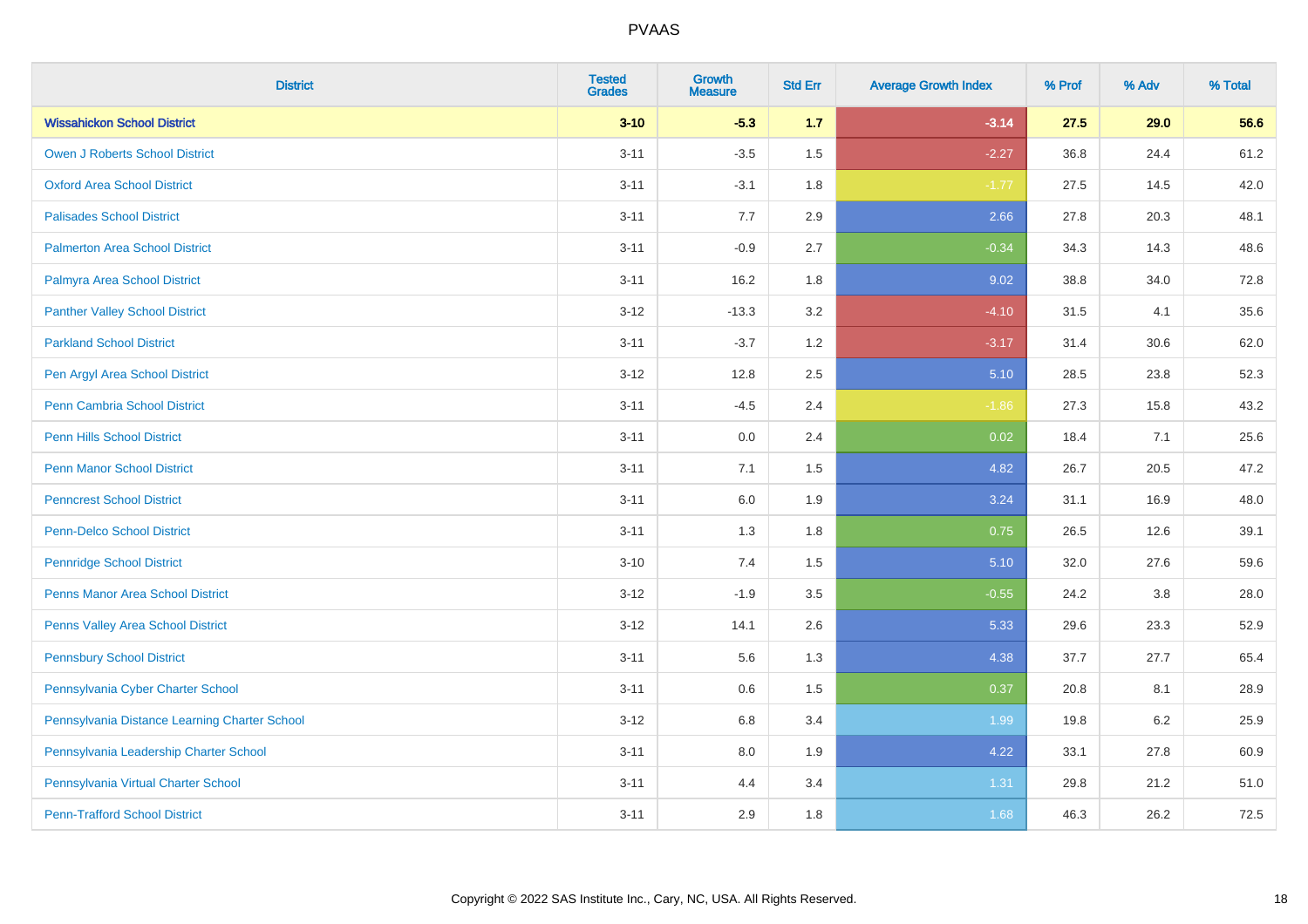| <b>District</b>                                    | <b>Tested</b><br><b>Grades</b> | <b>Growth</b><br><b>Measure</b> | <b>Std Err</b> | <b>Average Growth Index</b> | % Prof | % Adv | % Total |
|----------------------------------------------------|--------------------------------|---------------------------------|----------------|-----------------------------|--------|-------|---------|
| <b>Wissahickon School District</b>                 | $3 - 10$                       | $-5.3$                          | 1.7            | $-3.14$                     | 27.5   | 29.0  | 56.6    |
| People For People Charter School                   | $3 - 12$                       | 6.4                             | 5.6            | $1.15$                      | 2.4    | 0.0   | 2.4     |
| <b>Pequea Valley School District</b>               | $3 - 11$                       | 18.0                            | 3.1            | 5.74                        | 29.2   | 37.5  | 66.7    |
| <b>Perkiomen Valley School District</b>            | $3 - 11$                       | 2.7                             | 1.5            | 1.83                        | 35.0   | 25.3  | 60.3    |
| Perseus House Charter School Of Excellence         | $6 - 11$                       | $-6.4$                          | 2.6            | $-2.50$                     | 0.9    | 0.0   | 0.9     |
| <b>Peters Township School District</b>             | $3 - 11$                       | 14.1                            | 1.7            | 8.16                        | 35.2   | 41.6  | 76.8    |
| Philadelphia Academy Charter School                | $3 - 11$                       | $-14.7$                         | 2.7            | $-5.42$                     | 21.6   | 3.9   | 25.5    |
| Philadelphia City School District                  | $3 - 12$                       | $-7.8$                          | 0.6            | $-13.43$                    | 16.4   | 6.5   | 22.9    |
| Philadelphia Electrical & Tech Charter High School | $10 - 10$                      | 1.2                             | 2.6            | 0.45                        | 0.9    | 0.0   | 0.9     |
| Philipsburg-Osceola Area School District           | $3 - 11$                       | 4.1                             | 3.0            | 1.37                        | 22.5   | 16.2  | 38.8    |
| Phoenixville Area School District                  | $3 - 11$                       | 7.3                             | 1.8            | 3.96                        | 32.3   | 27.6  | 59.8    |
| <b>Pine Grove Area School District</b>             | $3 - 11$                       | $-1.1$                          | 3.0            | $-0.36$                     | 29.5   | 14.3  | 43.8    |
| <b>Pine-Richland School District</b>               | $3 - 11$                       | 9.3                             | 1.7            | 5.56                        | 42.3   | 35.8  | 78.1    |
| <b>Pittsburgh School District</b>                  | $3 - 11$                       | $-13.0$                         | 1.1            | $-12.25$                    | 16.1   | 6.5   | 22.6    |
| <b>Pittston Area School District</b>               | $3 - 11$                       | $-8.2$                          | 2.2            | $-3.75$                     | 26.7   | 14.8  | 41.5    |
| <b>Pleasant Valley School District</b>             | $3 - 11$                       | $-3.3$                          | 1.8            | $-1.80$                     | 28.5   | 10.4  | 39.0    |
| <b>Plum Borough School District</b>                | $3 - 11$                       | $-9.4$                          | 2.4            | $-3.98$                     | 32.9   | 27.4  | 60.4    |
| Pocono Mountain School District                    | $3 - 12$                       | $-4.3$                          | 1.8            | $-2.43$                     | 35.5   | 17.1  | 52.6    |
| <b>Port Allegany School District</b>               | $3 - 11$                       | 6.5                             | 3.7            | 1.74                        | 26.4   | 11.3  | 37.7    |
| <b>Portage Area School District</b>                | $3 - 10$                       | $-0.5$                          | 3.3            | $-0.14$                     | 27.0   | 20.6  | 47.6    |
| <b>Pottsgrove School District</b>                  | $3 - 11$                       | $-5.5$                          | 2.0            | $-2.78$                     | 28.6   | 10.3  | 38.8    |
| <b>Pottstown School District</b>                   | $3 - 12$                       | 2.0                             | 2.2            | 0.88                        | 19.4   | 6.2   | 25.6    |
| <b>Pottsville Area School District</b>             | $3-12$                         | $-4.9$                          | 2.1            | $-2.36$                     | 21.8   | 7.9   | 29.6    |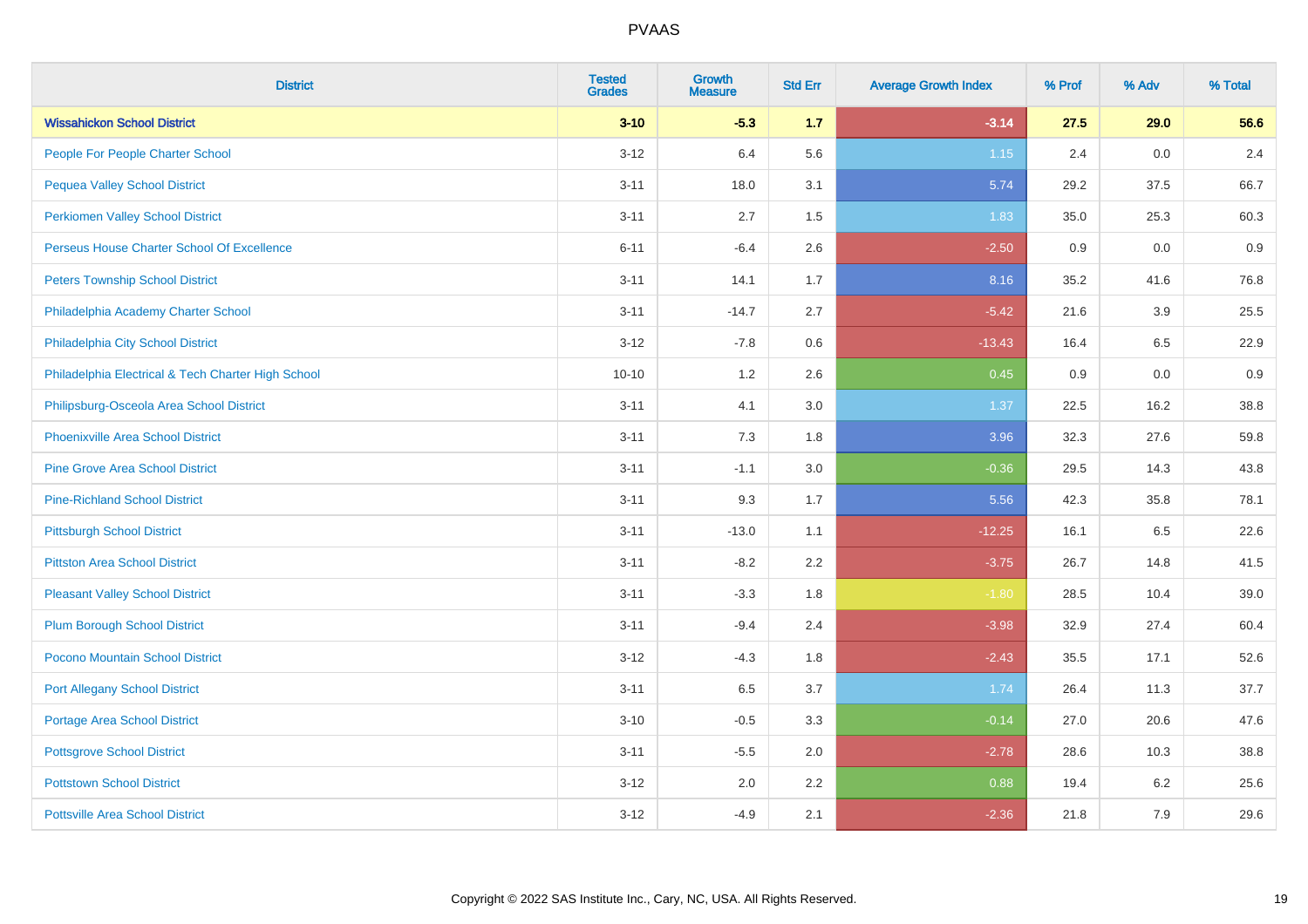| <b>District</b>                                                       | <b>Tested</b><br><b>Grades</b> | <b>Growth</b><br><b>Measure</b> | <b>Std Err</b> | <b>Average Growth Index</b> | % Prof | % Adv   | % Total |
|-----------------------------------------------------------------------|--------------------------------|---------------------------------|----------------|-----------------------------|--------|---------|---------|
| <b>Wissahickon School District</b>                                    | $3 - 10$                       | $-5.3$                          | 1.7            | $-3.14$                     | 27.5   | 29.0    | 56.6    |
| Preparatory Charter School Of Mathematics, Science, Tech, And Careers | $9 - 10$                       | $-5.1$                          | 2.5            | $-2.03$                     | 6.3    | 1.4     | 7.7     |
| Propel Charter School - Braddock Hills                                | $3 - 11$                       | $-2.1$                          | 3.3            | $-0.63$                     | 4.8    | 3.2     | 8.1     |
| <b>Propel Charter School-Homestead</b>                                | $3 - 11$                       | $-5.0$                          | 3.9            | $-1.27$                     | $7.3$  | $0.0\,$ | $7.3$   |
| <b>Propel Charter School-Montour</b>                                  | $3 - 10$                       | $-3.4$                          | 3.6            | $-0.93$                     | 7.7    | 0.0     | 7.7     |
| <b>Punxsutawney Area School District</b>                              | $3 - 11$                       | 15.8                            | 2.7            | 5.83                        | 18.6   | 29.0    | 47.6    |
| <b>Purchase Line School District</b>                                  | $3 - 12$                       | 4.3                             | 3.3            | 1.30                        | 32.3   | 9.0     | 41.4    |
| <b>Quaker Valley School District</b>                                  | $3 - 11$                       | 12.2                            | 2.5            | 4.90                        | 39.5   | 26.4    | 65.9    |
| <b>Quakertown Community School District</b>                           | $3 - 12$                       | $-4.3$                          | 1.5            | $-2.79$                     | 33.8   | 20.1    | 53.8    |
| <b>Radnor Township School District</b>                                | $3 - 12$                       | 7.5                             | 1.9            | 4.03                        | 33.0   | 38.3    | 71.3    |
| <b>Reach Cyber Charter School</b>                                     | $3 - 11$                       | 1.4                             | 3.6            | 0.40                        | 32.9   | 15.2    | 48.1    |
| <b>Reading School District</b>                                        | $3 - 11$                       | 4.3                             | 1.2            | 3.71                        | 16.8   | 6.0     | 22.8    |
| <b>Red Lion Area School District</b>                                  | $3 - 11$                       | 4.5                             | 1.9            | 2.31                        | 32.3   | 21.5    | 53.8    |
| <b>Redbank Valley School District</b>                                 | $3 - 11$                       | $-7.5$                          | 3.1            | $-2.41$                     | 12.4   | 10.6    | 23.1    |
| Renaissance Academy Charter School                                    | $3 - 11$                       | $-5.6$                          | 3.1            | $-1.79$                     | 28.4   | 18.5    | 46.9    |
| <b>Reynolds School District</b>                                       | $3 - 10$                       | $-3.0$                          | 3.5            | $-0.87$                     | 27.3   | 9.1     | 36.4    |
| <b>Richland School District</b>                                       | $3 - 11$                       | $-6.9$                          | 2.6            | $-2.63$                     | 40.1   | 20.9    | 61.0    |
| <b>Ridgway Area School District</b>                                   | $3 - 11$                       | $-6.1$                          | 4.0            | $-1.53$                     | 42.2   | 15.6    | 57.8    |
| <b>Ridley School District</b>                                         | $3 - 12$                       | 0.3                             | 1.6            | 0.21                        | 32.0   | 10.7    | 42.6    |
| <b>Ringgold School District</b>                                       | $3 - 11$                       | 2.9                             | 2.2            | 1.32                        | 23.8   | 13.3    | 37.1    |
| <b>Riverside Beaver County School District</b>                        | $3 - 11$                       | $-5.5$                          | 2.7            | $-2.03$                     | 35.8   | 23.2    | 59.0    |
| <b>Riverside School District</b>                                      | $3 - 11$                       | $-6.2$                          | 2.7            | $-2.33$                     | 20.8   | 17.0    | 37.7    |
| <b>Riverview School District</b>                                      | $3 - 11$                       | $-13.0$                         | 4.0            | $-3.29$                     | 43.1   | 7.8     | 51.0    |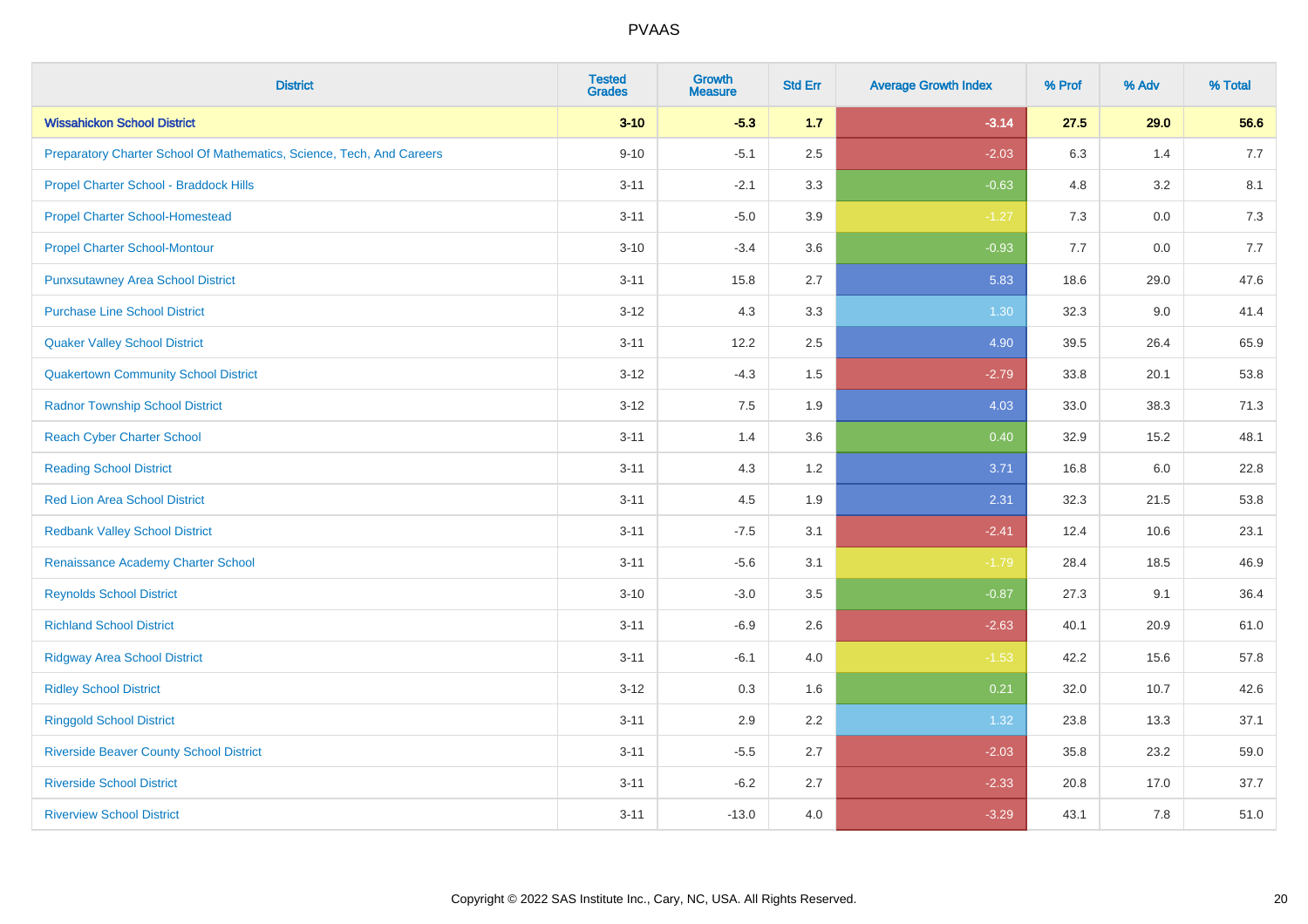| <b>District</b>                               | <b>Tested</b><br><b>Grades</b> | <b>Growth</b><br><b>Measure</b> | <b>Std Err</b> | <b>Average Growth Index</b> | % Prof | % Adv | % Total |
|-----------------------------------------------|--------------------------------|---------------------------------|----------------|-----------------------------|--------|-------|---------|
| <b>Wissahickon School District</b>            | $3 - 10$                       | $-5.3$                          | 1.7            | $-3.14$                     | 27.5   | 29.0  | 56.6    |
| <b>Roberto Clemente Charter School</b>        | $3 - 12$                       | $-3.3$                          | 4.1            | $-0.79$                     | 22.7   | 4.6   | 27.3    |
| <b>Rochester Area School District</b>         | $3 - 11$                       | $-5.7$                          | 3.9            | $-1.45$                     | 14.9   | 2.1   | 17.0    |
| <b>Rose Tree Media School District</b>        | $3 - 10$                       | $-2.8$                          | 2.1            | $-1.33$                     | 35.2   | 29.6  | 64.8    |
| Saint Marys Area School District              | $3 - 11$                       | 6.0                             | 2.2            | 2.69                        | 35.4   | 18.3  | 53.7    |
| <b>Salisbury Township School District</b>     | $3 - 11$                       | 5.8                             | 3.6            | 1.62                        | 24.4   | 12.6  | 37.0    |
| Salisbury-Elk Lick School District            | $3 - 11$                       | $-8.4$                          | 5.8            | $-1.45$                     | 33.3   | 5.6   | 38.9    |
| <b>Saucon Valley School District</b>          | $3 - 11$                       | 18.9                            | 2.2            | 8.48                        | 26.0   | 39.6  | 65.6    |
| <b>Sayre Area School District</b>             | $3 - 11$                       | 5.8                             | 3.2            | 1.81                        | 30.3   | 21.0  | 51.3    |
| <b>School Lane Charter School</b>             | $3 - 11$                       | 2.6                             | 3.6            | 0.72                        | 23.1   | 18.7  | 41.8    |
| Schuylkill Haven Area School District         | $3 - 11$                       | $-5.3$                          | 2.7            | $-1.96$                     | 22.2   | 11.6  | 33.8    |
| <b>Schuylkill Valley School District</b>      | $3 - 11$                       | $-1.0$                          | 2.2            | $-0.47$                     | 29.8   | 20.2  | 50.0    |
| <b>Scranton School District</b>               | $3 - 12$                       | $-10.1$                         | 2.5            | $-4.04$                     | 20.0   | 7.7   | 27.7    |
| Selinsgrove Area School District              | $3-12$                         | $-5.7$                          | 2.1            | $-2.74$                     | 25.4   | 13.9  | 39.2    |
| <b>Seneca Valley School District</b>          | $3 - 11$                       | 0.8                             | 1.4            | 0.54                        | 40.6   | 25.2  | 65.8    |
| <b>Shade-Central City School District</b>     | $3 - 11$                       | $-14.6$                         | 4.0            | $-3.68$                     | 9.6    | 0.0   | 9.6     |
| <b>Shaler Area School District</b>            | $3 - 11$                       | $-2.1$                          | 1.8            | $-1.18$                     | 32.0   | 13.0  | 45.0    |
| <b>Shamokin Area School District</b>          | $3 - 11$                       | $-2.6$                          | 2.5            | $-1.06$                     | 19.6   | 9.8   | 29.3    |
| <b>Shanksville-Stonycreek School District</b> | $3 - 10$                       | $-8.6$                          | 5.5            | $-1.55$                     | 17.6   | 23.5  | 41.2    |
| <b>Sharon City School District</b>            | $3 - 11$                       | $-6.5$                          | 2.3            | $-2.79$                     | 13.1   | 5.0   | 18.1    |
| <b>Sharpsville Area School District</b>       | $3 - 11$                       | 3.8                             | 3.7            | 1.04                        | 41.1   | 23.2  | 64.3    |
| <b>Shenandoah Valley School District</b>      | $3 - 11$                       | $-4.5$                          | 3.5            | $-1.29$                     | 14.3   | 0.0   | 14.3    |
| Shenango Area School District                 | $3 - 11$                       | 1.7                             | 3.2            | 0.52                        | 41.4   | 13.8  | 55.3    |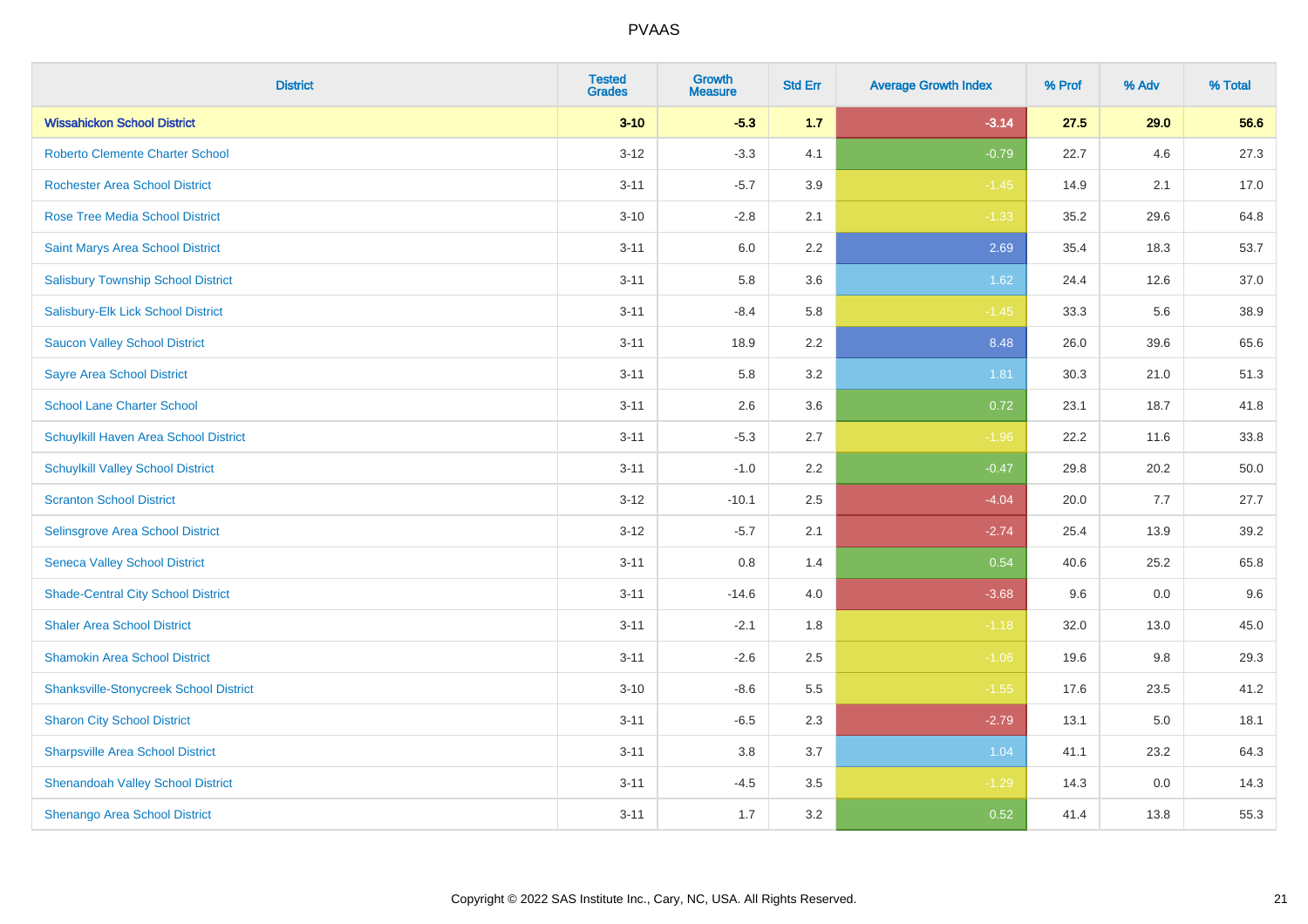| <b>District</b>                            | <b>Tested</b><br><b>Grades</b> | <b>Growth</b><br><b>Measure</b> | <b>Std Err</b> | <b>Average Growth Index</b> | % Prof | % Adv | % Total |
|--------------------------------------------|--------------------------------|---------------------------------|----------------|-----------------------------|--------|-------|---------|
| <b>Wissahickon School District</b>         | $3 - 10$                       | $-5.3$                          | 1.7            | $-3.14$                     | 27.5   | 29.0  | 56.6    |
| <b>Shikellamy School District</b>          | $3 - 10$                       | $-8.3$                          | 2.4            | $-3.42$                     | 20.8   | 18.5  | 39.2    |
| Shippensburg Area School District          | $3 - 11$                       | 0.5                             | 1.8            | 0.26                        | 23.5   | 22.8  | 46.3    |
| <b>Slippery Rock Area School District</b>  | $3 - 11$                       | $-3.8$                          | 2.5            | $-1.56$                     | 30.8   | 21.9  | 52.7    |
| <b>Smethport Area School District</b>      | $3-12$                         | 5.8                             | 3.8            | 1.52                        | 24.6   | 20.0  | 44.6    |
| <b>Solanco School District</b>             | $3 - 11$                       | 2.2                             | 1.8            | 1.18                        | 27.2   | 15.0  | 42.3    |
| <b>Somerset Area School District</b>       | $3 - 11$                       | $-7.6$                          | 2.4            | $-3.17$                     | 21.0   | 14.5  | 35.5    |
| <b>Souderton Area School District</b>      | $3 - 11$                       | 18.5                            | 1.4            | 12.86                       | 39.2   | 31.2  | 70.4    |
| South Allegheny School District            | $3 - 11$                       | $-0.9$                          | 3.1            | $-0.30$                     | 23.8   | 2.5   | 26.2    |
| South Butler County School District        | $3 - 10$                       | 6.3                             | 2.2            | 2.80                        | 37.8   | 19.2  | 57.0    |
| <b>South Eastern School District</b>       | $3 - 11$                       | $-1.0$                          | 1.8            | $-0.55$                     | 36.4   | 17.1  | 53.5    |
| South Fayette Township School District     | $3 - 11$                       | 6.0                             | 1.8            | 3.33                        | 32.2   | 38.3  | 70.5    |
| South Middleton School District            | $3 - 11$                       | 4.4                             | 2.2            | 1.95                        | 31.1   | 16.4  | 47.5    |
| <b>South Park School District</b>          | $3 - 11$                       | $-8.8$                          | 2.5            | $-3.46$                     | 28.1   | 17.0  | 45.2    |
| South Side Area School District            | $3 - 11$                       | $-0.6$                          | 3.1            | $-0.19$                     | 24.0   | 28.0  | 52.0    |
| South Western School District              | $3 - 12$                       | 2.5                             | 1.7            | 1.48                        | 36.2   | 19.7  | 55.9    |
| South Williamsport Area School District    | $3 - 10$                       | 0.9                             | 3.1            | 0.31                        | 38.4   | 11.6  | 50.0    |
| <b>Southeast Delco School District</b>     | $3 - 10$                       | 3.9                             | 3.5            | 1.12                        | 18.6   | 3.4   | 22.0    |
| <b>Southeastern Greene School District</b> | $3 - 10$                       | $-2.3$                          | 4.4            | $-0.53$                     | 29.0   | 9.7   | 38.7    |
| Southern Columbia Area School District     | $3 - 11$                       | $-8.5$                          | 3.0            | $-2.83$                     | 30.5   | 12.8  | 43.3    |
| <b>Southern Fulton School District</b>     | $3 - 11$                       | $-5.1$                          | 4.0            | $-1.29$                     | 21.7   | 13.0  | 34.8    |
| Southern Huntingdon County School District | $3 - 11$                       | $-5.9$                          | 3.4            | $-1.76$                     | 32.8   | 4.9   | 37.7    |
| <b>Southern Lehigh School District</b>     | $3 - 11$                       | $-4.1$                          | 2.1            | $-1.94$                     | 39.3   | 28.0  | 67.2    |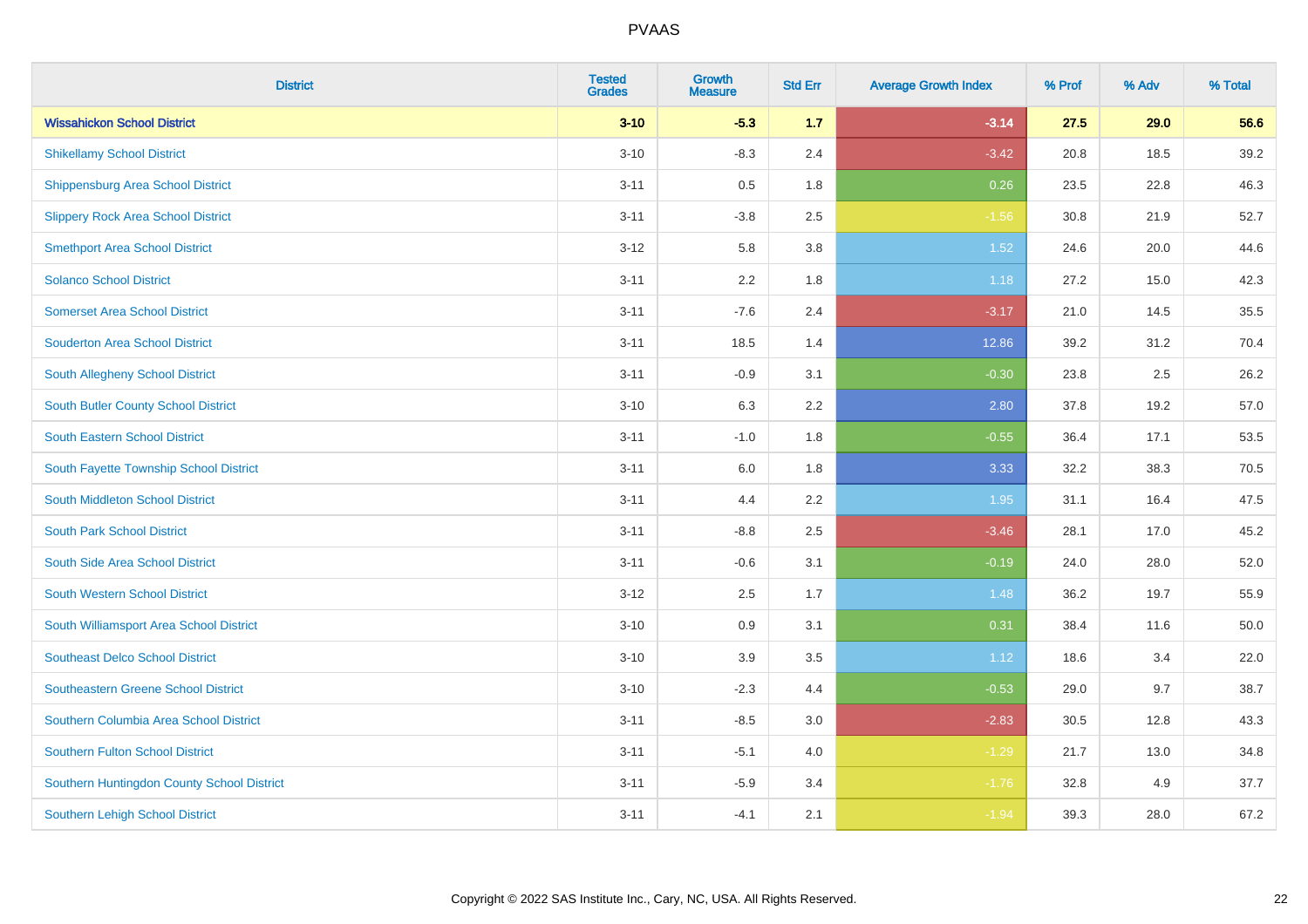| <b>District</b>                              | <b>Tested</b><br><b>Grades</b> | <b>Growth</b><br><b>Measure</b> | <b>Std Err</b> | <b>Average Growth Index</b> | % Prof | % Adv | % Total |
|----------------------------------------------|--------------------------------|---------------------------------|----------------|-----------------------------|--------|-------|---------|
| <b>Wissahickon School District</b>           | $3 - 10$                       | $-5.3$                          | 1.7            | $-3.14$                     | 27.5   | 29.0  | 56.6    |
| Southern Tioga School District               | $3 - 11$                       | $-0.1$                          | 2.8            | $-0.03$                     | 26.3   | 10.3  | 36.6    |
| <b>Southern York County School District</b>  | $3 - 11$                       | 15.5                            | 1.8            | 8.48                        | 37.6   | 29.2  | 66.8    |
| <b>Southmoreland School District</b>         | $3 - 11$                       | $-12.5$                         | 3.1            | $-4.04$                     | 33.3   | 15.5  | 48.8    |
| <b>Spring Cove School District</b>           | $3 - 11$                       | 9.1                             | 2.4            | 3.77                        | 31.8   | 25.4  | 57.1    |
| <b>Spring Grove Area School District</b>     | $3 - 11$                       | 3.9                             | 2.0            | 1.90                        | 30.0   | 23.0  | 53.0    |
| <b>Springfield School District</b>           | $3 - 11$                       | 1.2                             | 1.7            | 0.69                        | 31.8   | 25.2  | 56.9    |
| <b>Springfield Township School District</b>  | $3 - 11$                       | $-3.9$                          | 3.1            | $-1.27$                     | 37.2   | 30.8  | 68.1    |
| <b>Spring-Ford Area School District</b>      | $3 - 11$                       | 16.6                            | 1.2            | 14.02                       | 30.4   | 45.3  | 75.7    |
| <b>State College Area School District</b>    | $3 - 11$                       | 24.5                            | 1.3            | 18.59                       | 31.9   | 46.9  | 78.8    |
| <b>Steel Valley School District</b>          | $3 - 11$                       | 11.1                            | 3.3            | 3.33                        | 34.8   | 10.1  | 44.9    |
| <b>Steelton-Highspire School District</b>    | $3 - 11$                       | $-5.3$                          | 3.2            | $-1.65$                     | 13.9   | 0.0   | 13.9    |
| <b>Sto-Rox School District</b>               | $3 - 10$                       | $-7.0$                          | 3.5            | $-1.99$                     | 3.2    | 0.0   | 3.2     |
| <b>Stroudsburg Area School District</b>      | $3 - 11$                       | $7.5\,$                         | 1.6            | 4.70                        | 30.4   | 18.3  | 48.7    |
| <b>Sugar Valley Rural Charter School</b>     | $3 - 11$                       | $-3.6$                          | 3.7            | $-0.98$                     | 10.3   | 0.0   | 10.3    |
| <b>Sullivan County School District</b>       | $3 - 10$                       | 2.5                             | 4.3            | 0.58                        | 43.6   | 7.7   | 51.3    |
| <b>Susq-Cyber Charter School</b>             | $9 - 11$                       | $-3.2$                          | 5.8            | $-0.54$                     | 23.8   | 4.8   | 28.6    |
| <b>Susquehanna Community School District</b> | $3 - 11$                       | $-4.5$                          | 3.8            | $-1.19$                     | 31.9   | 8.8   | 40.7    |
| Susquehanna Township School District         | $3 - 12$                       | 3.9                             | 2.7            | $1.45$                      | 19.0   | 13.1  | 32.0    |
| <b>Susquenita School District</b>            | $3 - 11$                       | $-5.9$                          | 2.6            | $-2.28$                     | 30.6   | 13.9  | 44.4    |
| <b>Tacony Academy Charter School</b>         | $3 - 11$                       | $-12.9$                         | 3.3            | $-3.90$                     | 8.6    | 1.4   | 10.0    |
| <b>Tamaqua Area School District</b>          | $3 - 12$                       | 6.5                             | 2.4            | 2.72                        | 34.3   | 17.5  | 51.8    |
| <b>Tech Freire Charter School</b>            | $9 - 11$                       | 0.7                             | 2.5            | 0.27                        | 3.6    | 0.0   | 3.6     |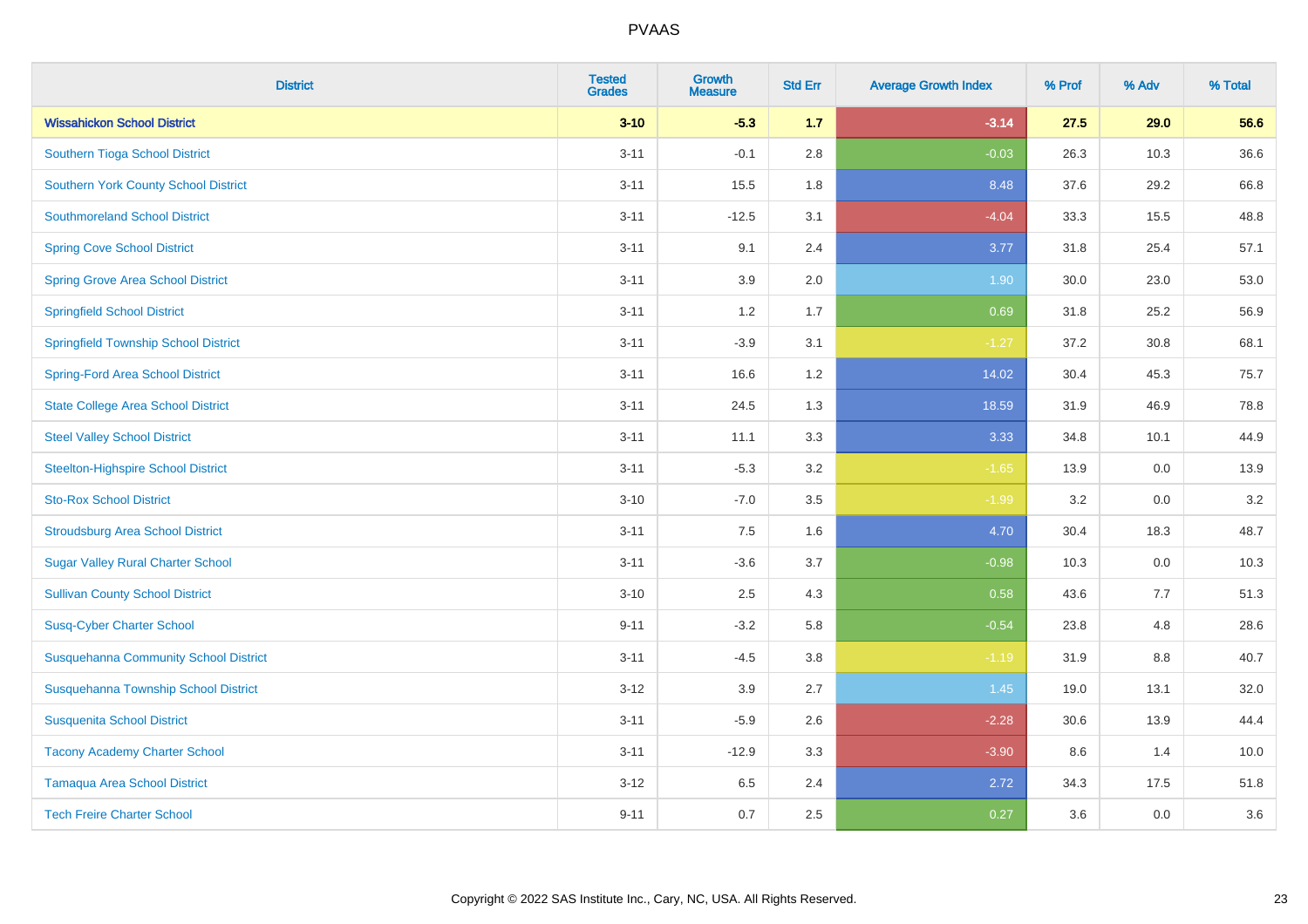| <b>District</b>                               | <b>Tested</b><br><b>Grades</b> | Growth<br><b>Measure</b> | <b>Std Err</b> | <b>Average Growth Index</b> | % Prof | % Adv   | % Total |
|-----------------------------------------------|--------------------------------|--------------------------|----------------|-----------------------------|--------|---------|---------|
| <b>Wissahickon School District</b>            | $3 - 10$                       | $-5.3$                   | 1.7            | $-3.14$                     | 27.5   | 29.0    | 56.6    |
| <b>Tidioute Community Charter School</b>      | $3 - 11$                       | 0.8                      | 4.4            | 0.19                        | 18.1   | 6.9     | 25.0    |
| <b>Titusville Area School District</b>        | $3 - 11$                       | $-5.0$                   | 2.5            | $-1.98$                     | 26.5   | 6.8     | 33.3    |
| <b>Towanda Area School District</b>           | $3 - 11$                       | $-4.0$                   | 2.6            | $-1.52$                     | 24.8   | $9.9\,$ | 34.8    |
| <b>Tredyffrin-Easttown School District</b>    | $3 - 10$                       | 8.7                      | 2.4            | 3.57                        | 35.2   | 35.8    | 71.0    |
| <b>Trinity Area School District</b>           | $3 - 11$                       | $-8.7$                   | 1.8            | $-4.87$                     | 20.9   | 9.8     | 30.8    |
| <b>Tri-Valley School District</b>             | $3 - 10$                       | $-2.7$                   | 3.9            | $-0.69$                     | 31.0   | 9.5     | 40.5    |
| <b>Troy Area School District</b>              | $3 - 10$                       | $-4.7$                   | 3.2            | $-1.46$                     | 22.8   | 16.5    | 39.2    |
| <b>Tulpehocken Area School District</b>       | $3 - 12$                       | 1.0                      | 4.9            | 0.20                        | 11.5   | 23.1    | 34.6    |
| <b>Tunkhannock Area School District</b>       | $3 - 11$                       | 1.4                      | 2.0            | 0.71                        | 29.8   | 18.1    | 47.9    |
| <b>Turkeyfoot Valley Area School District</b> | $3 - 12$                       | $-15.4$                  | 5.8            | $-2.66$                     | 3.8    | 3.8     | 7.6     |
| <b>Tuscarora School District</b>              | $3 - 11$                       | 13.4                     | 2.2            | 6.20                        | 37.1   | 26.3    | 63.4    |
| <b>Tussey Mountain School District</b>        | $3 - 12$                       | $-13.0$                  | 3.3            | $-3.93$                     | 11.1   | $3.2\,$ | 14.3    |
| <b>Twin Valley School District</b>            | $3 - 12$                       | $-3.2$                   | 1.9            | $-1.68$                     | 38.8   | 19.8    | 58.6    |
| <b>Tyrone Area School District</b>            | $3 - 12$                       | 29.2                     | 2.3            | 12.86                       | 36.6   | 29.1    | 65.7    |
| <b>Union Area School District</b>             | $3 - 11$                       | $-6.5$                   | 3.8            | $-1.70$                     | 30.6   | 12.2    | 42.9    |
| <b>Union City Area School District</b>        | $3 - 12$                       | $-8.7$                   | 3.3            | $-2.59$                     | 29.7   | 10.9    | 40.6    |
| <b>Union School District</b>                  | $3 - 12$                       | 2.5                      | 3.7            | 0.69                        | 17.9   | 10.4    | 28.4    |
| <b>Uniontown Area School District</b>         | $3 - 11$                       | $-2.8$                   | 3.1            | $-0.91$                     | 31.7   | 7.3     | 39.0    |
| <b>Unionville-Chadds Ford School District</b> | $3 - 11$                       | 15.8                     | 1.7            | 9.12                        | 31.2   | 48.0    | 79.2    |
| <b>United School District</b>                 | $3 - 11$                       | 6.3                      | 3.3            | 1.89                        | 38.8   | 16.3    | 55.0    |
| <b>Universal Audenried Charter School</b>     | $9 - 11$                       | $-3.8$                   | 2.5            | $-1.53$                     | 3.0    | 0.5     | 3.5     |
| <b>Upper Adams School District</b>            | $3 - 11$                       | 0.9                      | 2.5            | 0.37                        | 33.0   | 17.0    | 50.0    |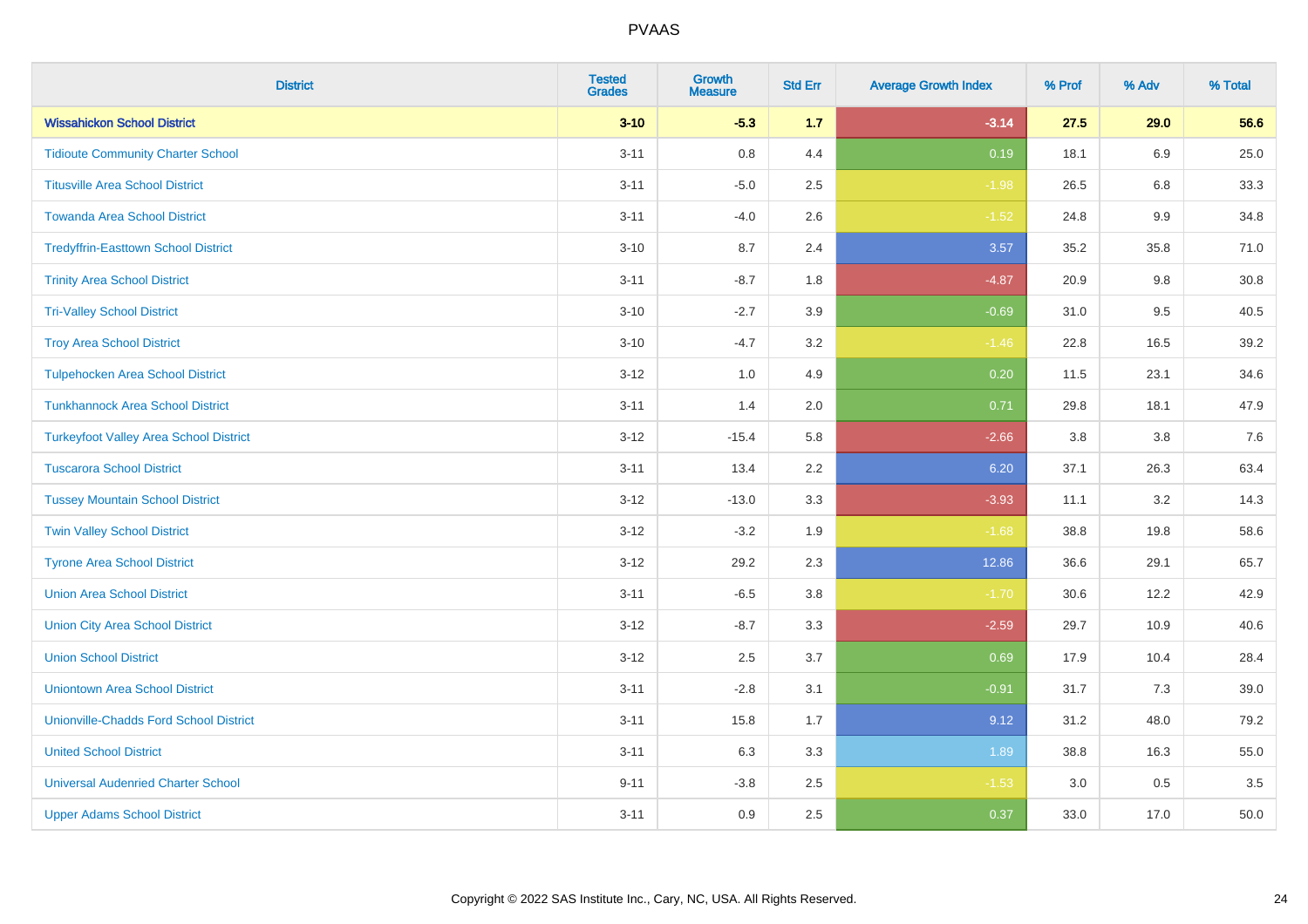| <b>District</b>                                | <b>Tested</b><br><b>Grades</b> | <b>Growth</b><br><b>Measure</b> | <b>Std Err</b> | <b>Average Growth Index</b> | % Prof | % Adv | % Total |
|------------------------------------------------|--------------------------------|---------------------------------|----------------|-----------------------------|--------|-------|---------|
| <b>Wissahickon School District</b>             | $3 - 10$                       | $-5.3$                          | 1.7            | $-3.14$                     | 27.5   | 29.0  | 56.6    |
| <b>Upper Darby School District</b>             | $3 - 12$                       | 11.2                            | 1.4            | 8.28                        | 23.8   | 11.8  | 35.6    |
| <b>Upper Dauphin Area School District</b>      | $3 - 11$                       | 16.5                            | 5.1            | 3.26                        | 37.5   | 26.8  | 64.3    |
| <b>Upper Dublin School District</b>            | $3 - 12$                       | 2.1                             | 1.8            | 1.19                        | 34.7   | 30.0  | 64.7    |
| <b>Upper Merion Area School District</b>       | $3 - 11$                       | 14.0                            | 2.0            | 7.15                        | 34.4   | 32.6  | 67.0    |
| <b>Upper Moreland Township School District</b> | $3 - 11$                       | 1.1                             | 2.0            | 0.56                        | 24.8   | 26.6  | 51.3    |
| <b>Upper Perkiomen School District</b>         | $3 - 11$                       | 5.7                             | 1.9            | 3.04                        | 25.4   | 19.9  | 45.4    |
| <b>Upper Saint Clair School District</b>       | $3 - 11$                       | 13.8                            | 1.8            | 7.86                        | 32.2   | 44.5  | 76.7    |
| Urban Pathways 6-12 Charter School             | $6 - 11$                       | $-4.1$                          | 5.7            | $-0.72$                     | 0.0    | 0.0   | 0.0     |
| <b>Valley Grove School District</b>            | $3 - 10$                       | $-4.0$                          | 5.5            | $-0.72$                     | 68.4   | 15.8  | 84.2    |
| <b>Valley View School District</b>             | $3 - 11$                       | 9.3                             | 2.2            | 4.18                        | 26.6   | 23.1  | 49.7    |
| <b>Wallenpaupack Area School District</b>      | $3 - 11$                       | $8.8\,$                         | 2.1            | 4.28                        | 28.5   | 18.9  | 47.4    |
| <b>Wallingford-Swarthmore School District</b>  | $3 - 10$                       | 5.0                             | 2.2            | 2.25                        | 33.3   | 37.1  | 70.4    |
| <b>Warren County School District</b>           | $3 - 11$                       | $-0.1$                          | 1.6            | $-0.06$                     | 26.7   | 9.7   | 36.4    |
| <b>Warrior Run School District</b>             | $3 - 11$                       | 10.5                            | 2.7            | 3.86                        | 34.1   | 16.8  | 50.9    |
| <b>Warwick School District</b>                 | $3 - 11$                       | 21.7                            | 1.8            | 11.76                       | 27.7   | 36.3  | 64.0    |
| <b>Washington School District</b>              | $3 - 11$                       | $-15.9$                         | 2.9            | $-5.44$                     | 12.9   | 1.7   | 14.7    |
| <b>Wattsburg Area School District</b>          | $3 - 11$                       | 1.0                             | 2.7            | 0.36                        | 20.4   | 12.4  | 32.7    |
| <b>Wayne Highlands School District</b>         | $3 - 11$                       | 22.5                            | 2.5            | 9.16                        | 33.8   | 40.4  | 74.2    |
| <b>Waynesboro Area School District</b>         | $3-12$                         | $3.0\,$                         | 1.8            | 1.67                        | 26.0   | 23.5  | 49.5    |
| <b>Weatherly Area School District</b>          | $3 - 11$                       | $-5.8$                          | 4.0            | $-1.44$                     | 32.1   | 8.9   | 41.1    |
| <b>Wellsboro Area School District</b>          | $3 - 11$                       | $-6.3$                          | 3.0            | $-2.08$                     | 24.4   | 13.4  | 37.8    |
| <b>West Allegheny School District</b>          | $3-12$                         | 8.6                             | 2.0            | 4.34                        | 37.3   | 27.2  | 64.5    |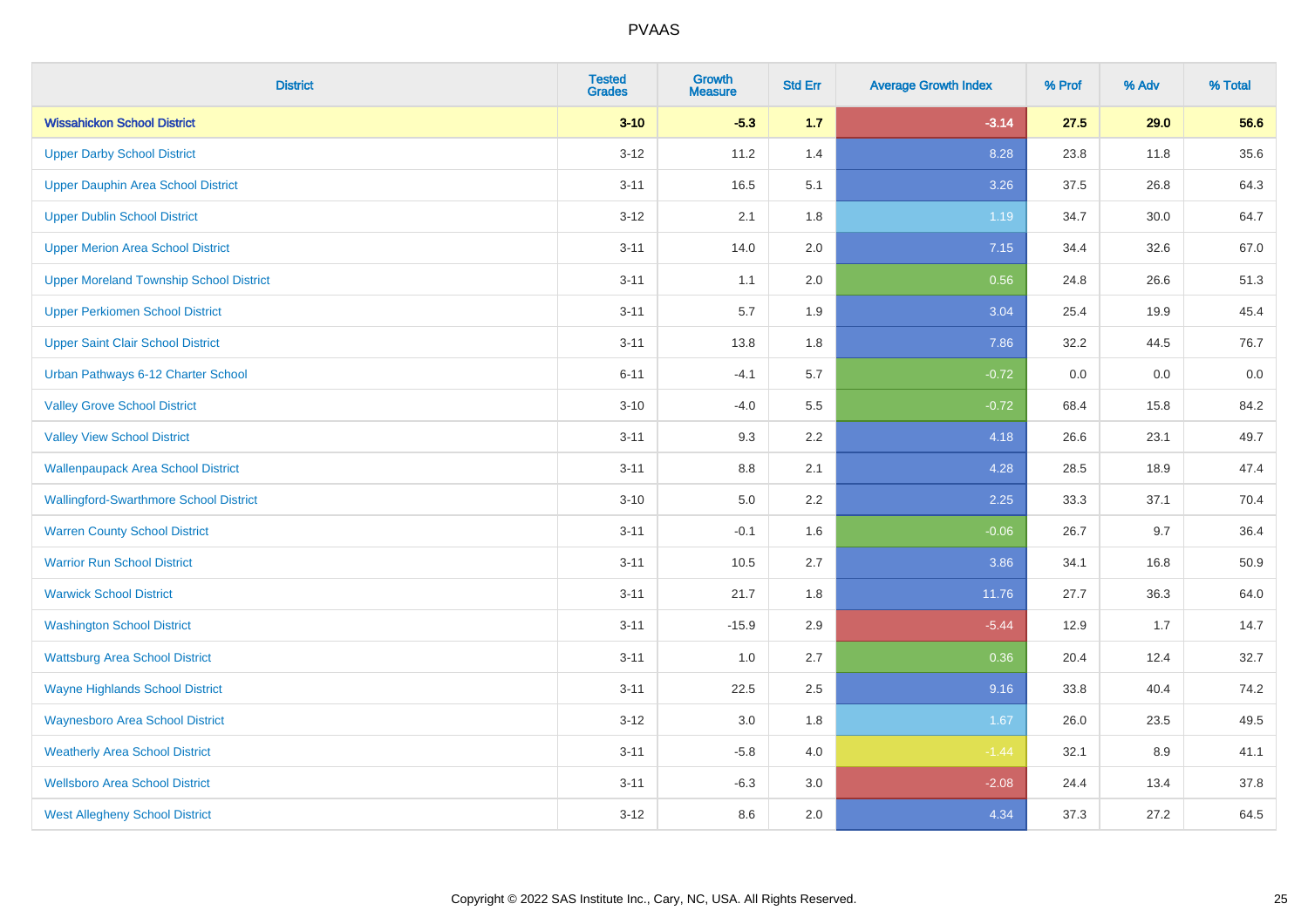| <b>District</b>                                 | <b>Tested</b><br><b>Grades</b> | <b>Growth</b><br><b>Measure</b> | <b>Std Err</b> | <b>Average Growth Index</b> | % Prof | % Adv | % Total |
|-------------------------------------------------|--------------------------------|---------------------------------|----------------|-----------------------------|--------|-------|---------|
| <b>Wissahickon School District</b>              | $3 - 10$                       | $-5.3$                          | 1.7            | $-3.14$                     | 27.5   | 29.0  | 56.6    |
| <b>West Branch Area School District</b>         | $3 - 11$                       | 17.0                            | 3.3            | 5.20                        | 47.1   | 19.1  | 66.2    |
| <b>West Chester Area School District</b>        | $3 - 11$                       | $-2.1$                          | 1.2            | $-1.83$                     | 36.4   | 23.2  | 59.6    |
| <b>West Greene School District</b>              | $3 - 11$                       | $-8.1$                          | 3.9            | $-2.08$                     | 31.0   | 11.9  | 42.9    |
| West Jefferson Hills School District            | $3 - 11$                       | 1.9                             | 1.9            | 0.99                        | 34.8   | 27.3  | 62.1    |
| <b>West Middlesex Area School District</b>      | $3 - 10$                       | $-7.4$                          | 3.5            | $-2.11$                     | 32.0   | 9.6   | 41.6    |
| <b>West Mifflin Area School District</b>        | $3 - 12$                       | $-11.9$                         | 2.5            | $-4.77$                     | 15.9   | 4.0   | 19.9    |
| <b>West Perry School District</b>               | $3 - 11$                       | 11.0                            | 2.3            | 4.76                        | 26.9   | 20.5  | 47.4    |
| <b>West Shore School District</b>               | $3 - 12$                       | 2.2                             | 1.3            | 1.68                        | 31.8   | 15.2  | 47.1    |
| <b>West Side CTC</b>                            | $9 - 10$                       | $-32.0$                         | 3.9            | $-8.16$                     | 5.9    | 0.0   | 5.9     |
| <b>West York Area School District</b>           | $3 - 12$                       | $-9.8$                          | 2.7            | $-3.57$                     | 21.9   | 10.9  | 32.8    |
| <b>Western Beaver County School District</b>    | $3 - 11$                       | $-9.3$                          | 4.2            | $-2.20$                     | 45.1   | 3.9   | 49.0    |
| <b>Western Wayne School District</b>            | $3 - 11$                       | 3.6                             | 2.6            | 1.39                        | 30.8   | 16.2  | 47.0    |
| <b>Westinghouse Arts Academy Charter School</b> | $9 - 10$                       | $-6.0$                          | 3.3            | $-1.81$                     | 20.2   | 8.9   | 29.1    |
| <b>Westmont Hilltop School District</b>         | $3 - 11$                       | $-1.0$                          | 2.8            | $-0.36$                     | 33.3   | 14.7  | 48.0    |
| <b>Whitehall-Coplay School District</b>         | $3 - 11$                       | 11.8                            | 1.7            | 7.06                        | 32.3   | 21.7  | 54.0    |
| <b>Wilkes-Barre Area School District</b>        | $3 - 11$                       | $-12.4$                         | 2.4            | $-5.18$                     | 14.2   | 3.7   | 17.9    |
| <b>William Penn School District</b>             | $3 - 12$                       | 7.0                             | 1.9            | 3.61                        | 14.0   | 7.2   | 21.3    |
| <b>Williams Valley School District</b>          | $3 - 11$                       | 2.6                             | 3.7            | 0.69                        | 17.0   | 5.1   | 22.0    |
| <b>Williamsburg Community School District</b>   | $3 - 11$                       | $-16.9$                         | 4.1            | $-4.14$                     | 22.4   | 0.0   | 22.4    |
| <b>Williamsport Area School District</b>        | $3 - 11$                       | $-11.7$                         | 1.4            | $-8.29$                     | 18.2   | 10.5  | 28.7    |
| Wilmington Area School District                 | $3 - 11$                       | 11.1                            | 3.3            | 3.37                        | 29.8   | 26.2  | 56.0    |
| <b>Wilson Area School District</b>              | $3 - 11$                       | $-0.3$                          | 2.4            | $-0.12$                     | 35.4   | 14.6  | 50.0    |